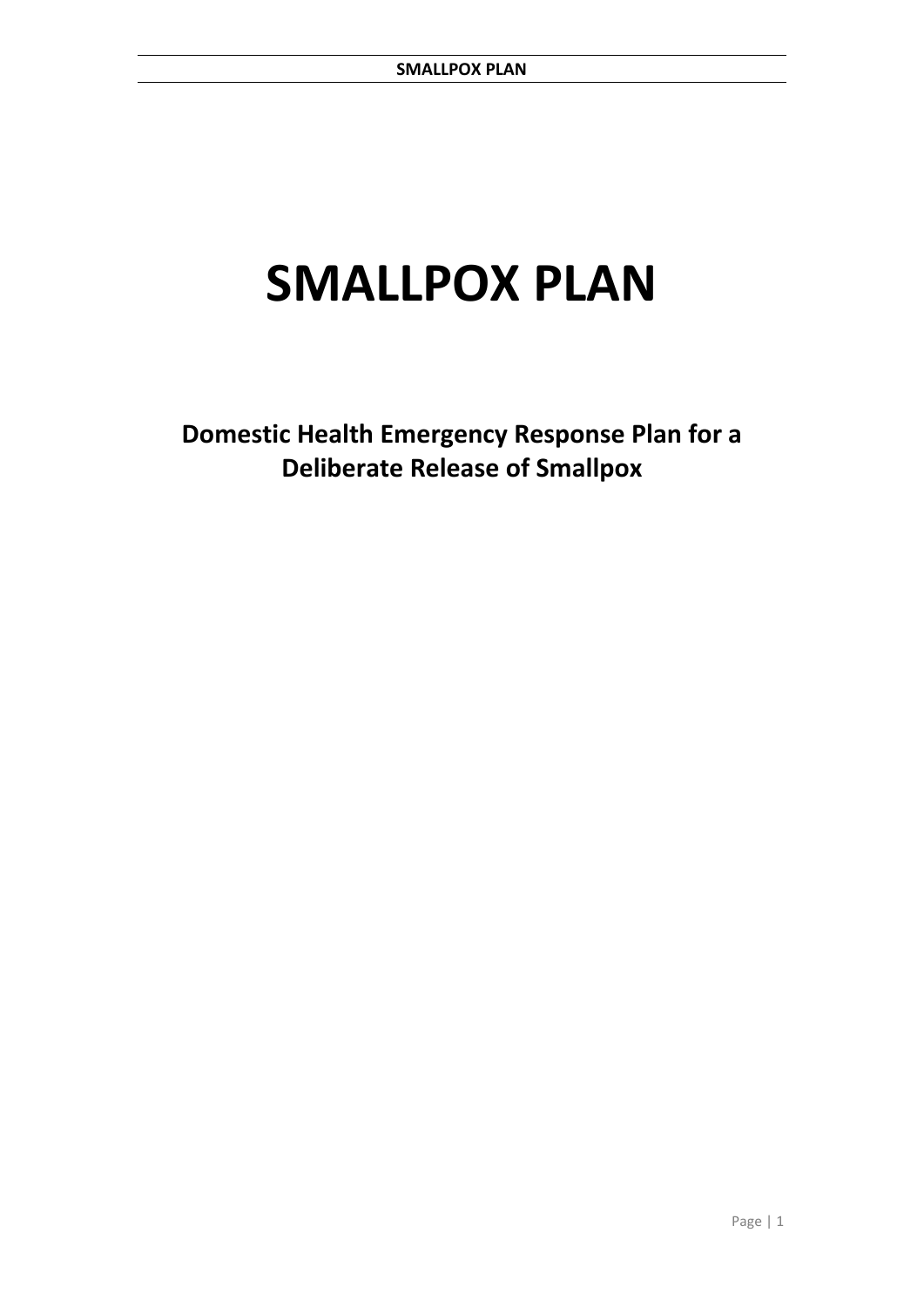## **Certificate of Amendment**

The Department of Health (Health) will review the Domestic Health Response Plan for the Deliberate Release of Smallpox (Smallpox Plan) as appropriate. Recommendations for amendments or suggestions for improvement may be made at any time to:

Assistant Secretary Health Emergency Management Branch Office of Health Protection Australian Government Department of Health MDP 140 GPO Box 9848 Canberra ACT 2601

Phone: +61 2 6289 3030 E-Mail: health.ops@health.gov.au

Information on the current version can be obtained from the [Department of Health Website](https://www.health.gov.au/)

| <b>Amendment No</b> | <b>Issue Date</b> | <b>Amended By</b> | <b>Date</b> |
|---------------------|-------------------|-------------------|-------------|
|                     |                   |                   |             |
|                     |                   |                   |             |
|                     |                   |                   |             |
|                     |                   |                   |             |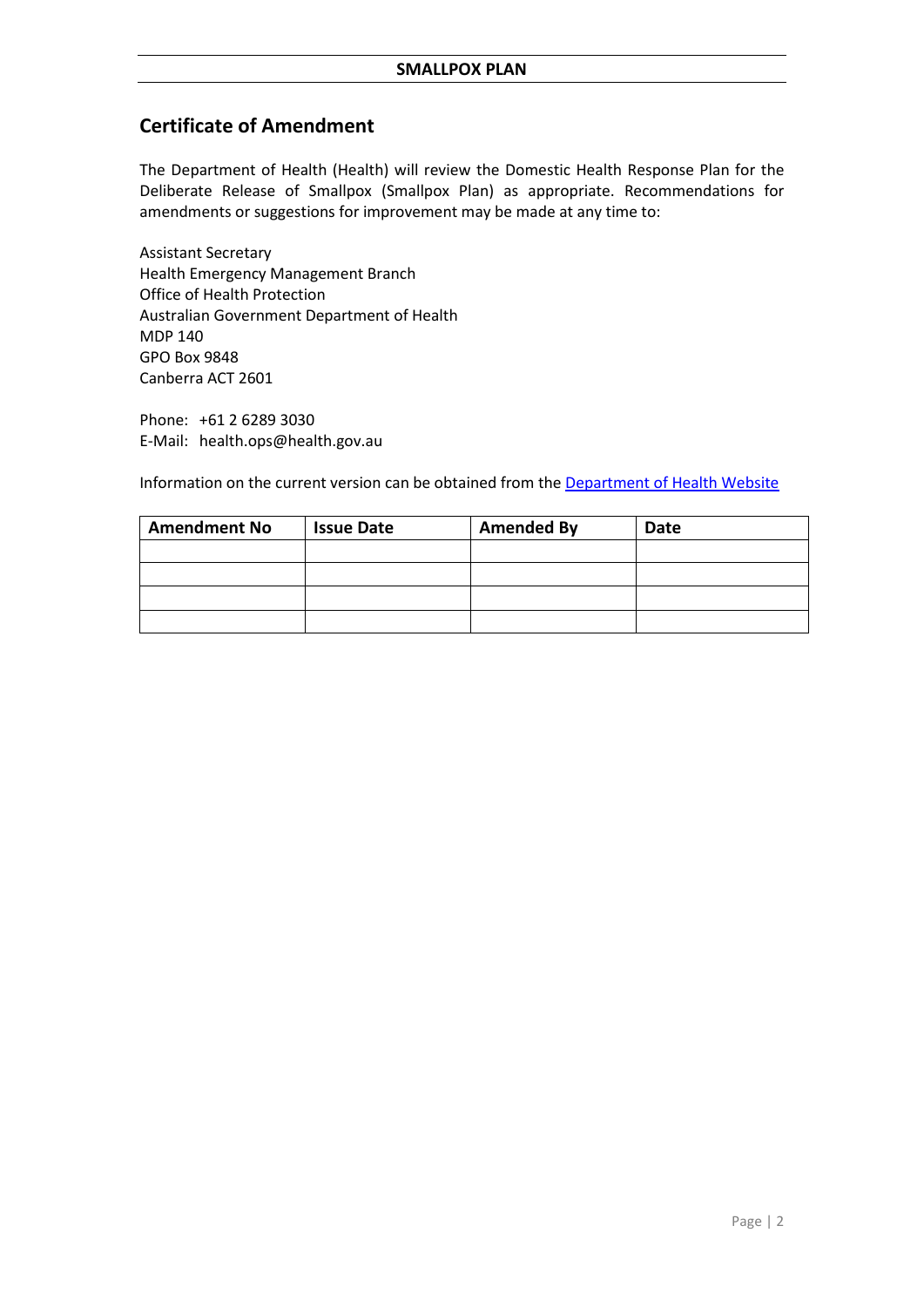## **Authority**

The Smallpox Plan was developed by the Department of Health, in collaboration with the National Health Emergency Management Standing Committee (NHEMS) of the Australian Heath Protection Principal Committee (AHPPC). The Smallpox Plan was endorsed by the AHPPC on 18 December 2019.

The Smallpox Plan has been developed under the auspices of the *National Health Emergency Response Arrangements* (NatHealth Arrangements 2009).

The Smallpox Plan is **Annex A** of the Health CBRN Plan (the Domestic Health Response Plan for Chemical, Biological, Radiological or Nuclear Incidents of National Significance).

Professor Brendan Murphy Chief Medical Officer Chair AHPPC Australian Government Department of Health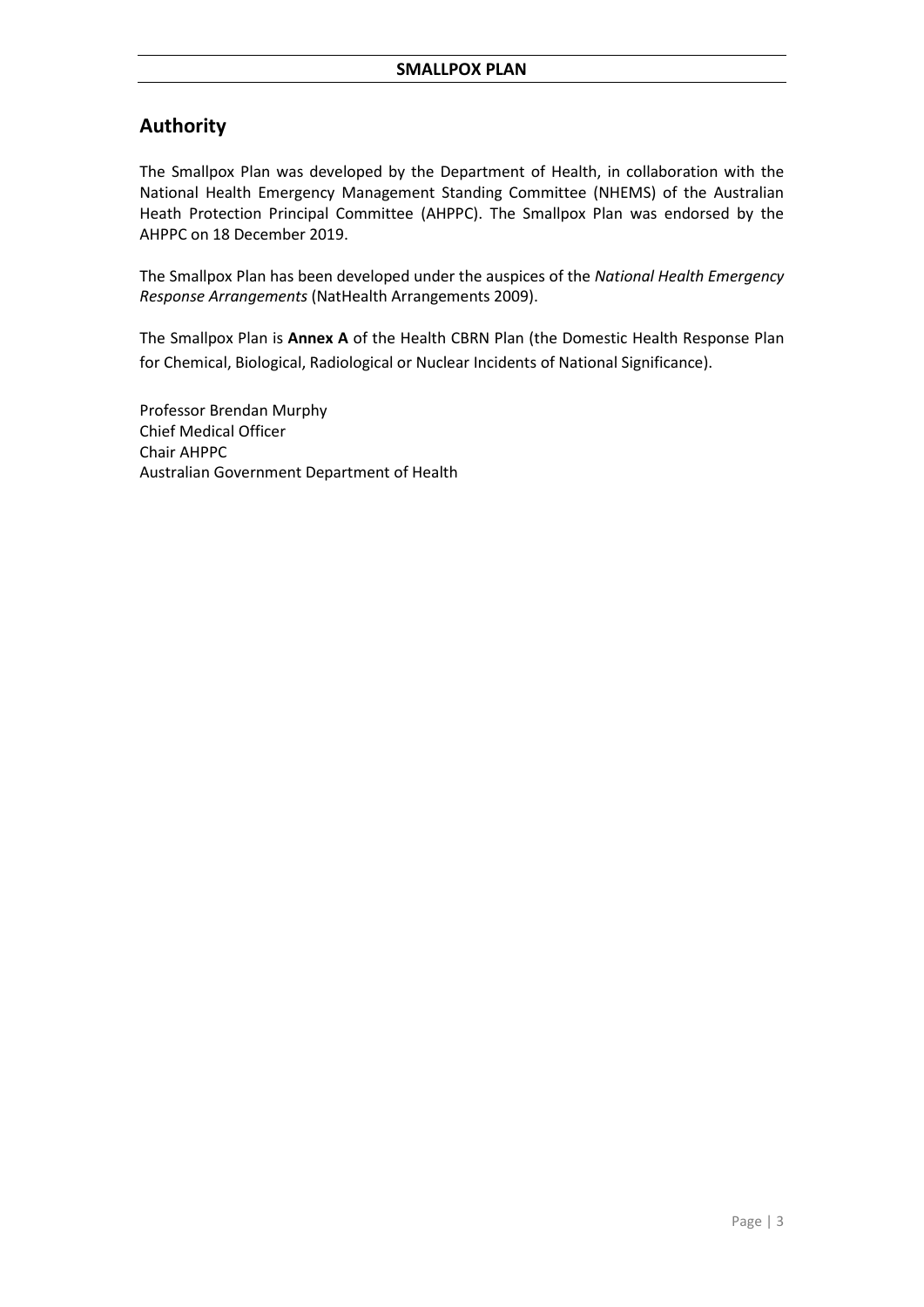| <b>Contents</b> |  |
|-----------------|--|
| 1               |  |
| 1.1             |  |
| 1.2             |  |
| 1.3             |  |
| 1.4             |  |
| 1.5             |  |
| 1.6             |  |
| $\overline{2}$  |  |
| 2.1             |  |
| 2.2             |  |
| 2.3             |  |
| 2.4             |  |
| 2.5             |  |
| 2.6             |  |
| 2.7             |  |
| 2.8             |  |
| 2.9             |  |
| 2.10            |  |
| 3               |  |
| 3.1             |  |
| 3.2             |  |
| 3.3             |  |
| 3.4             |  |
| 3.5             |  |
| 3.6             |  |
| 3.7             |  |
| $\overline{4}$  |  |
| 5               |  |
| 5.1             |  |
| 5.2             |  |
| 5.3             |  |
| 5.4             |  |
|                 |  |
|                 |  |
|                 |  |
|                 |  |
|                 |  |
|                 |  |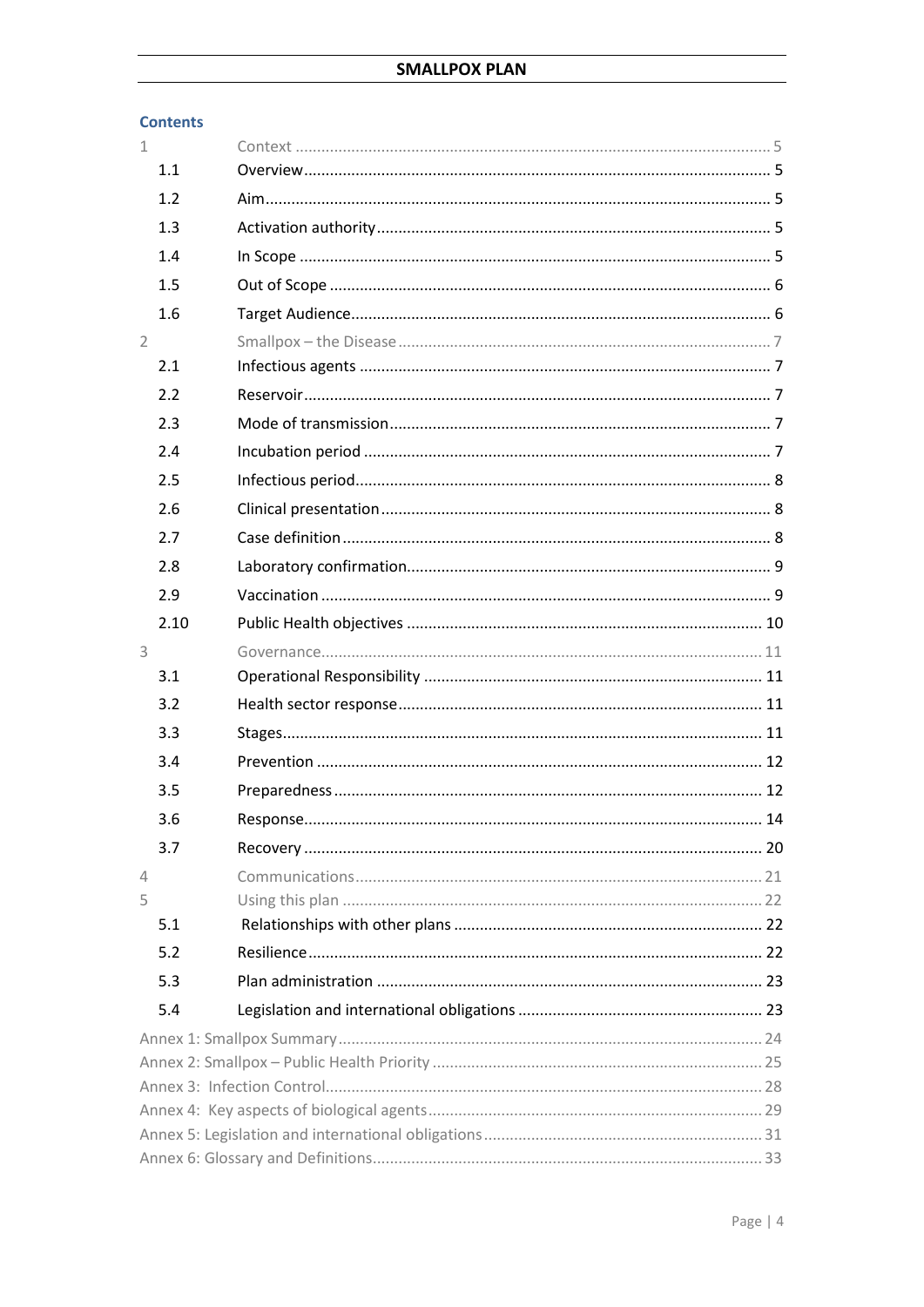## <span id="page-4-0"></span>**1 Context**

## <span id="page-4-1"></span>*1.1 Overview*

Smallpox has been eradicated as a naturally occurring infectious illness. Its cause, the variola virus, has been effectively contained. The re-introduction of this viral infection would constitute a Public Health Emergency of International Concern (PHEIC) under the *International Health Regulations*(2005) (IHRs). Any delays in reporting or responding to smallpox cases may severely impact disease containment.

A single confirmed or probable case of smallpox will initiate activation of the Smallpox Plan. Other criteria for activation of the Smallpox Plan include:

- reports of suspected smallpox cases once an outbreak has been confirmed elsewhere; and
- reports of human exposures to an environmental source containing smallpox virus.

The Smallpox Plan sets out the agreed mechanisms through which coordination of the national health response to a deliberate release of smallpox will occur.

The Smallpox Plan is an annex of the Health Chemical Biological Radiological or Nuclear Incidents of National Significance Plan (Health CBRN Plan). The Health CBRN Plan sets out the agreed mechanisms through which coordination of the overarching national health response to a CBRN Incident of National Significance (CBRNINS) will occur, including links with other sectors, and should be read in conjunction with the Smallpox Plan.

## <span id="page-4-2"></span>*1.2 Aim*

This plan aims to promote more effective planning, better preparedness, and a more rapid, integrated and consistent health response to a deliberate release of smallpox.

Increased preparedness and coordinated support will also help to minimise the impact on the health system of the affected jurisdiction(s), support scaling up of the jurisdictional response and ensure individuals affected by the event have access to optimal medical care.

## <span id="page-4-3"></span>*1.3 Activation authority*

Smallpox is a Tier 1 Security Sensitive Biological Agent (SSBA), a nationally notifiable disease, and a listed human disease under the *Biosecurity Act 2015.* On notification from the affected jurisdiction(s) of a suspected or confirmed case of smallpox the Chief Medical Officer (CMO), as Chair of the Australian Health Protection Principal Committee (AHPPC) or nominated delegate, will activate the Smallpox Plan.

## <span id="page-4-4"></span>*1.4 In Scope*

This plan is confined to the domestic and deliberate release of smallpox and focuses on the activities of the health sector.

The deliberate release of variola virus may relate to political, ideological, criminal or revenge motivations.

A single case of Smallpox would be considered a CBRNINS and would have the potential to overwhelm local/regional response resources. This may be due to the nature of the event, the requirements for isolation/quarantine and contact tracing, the level of media interest,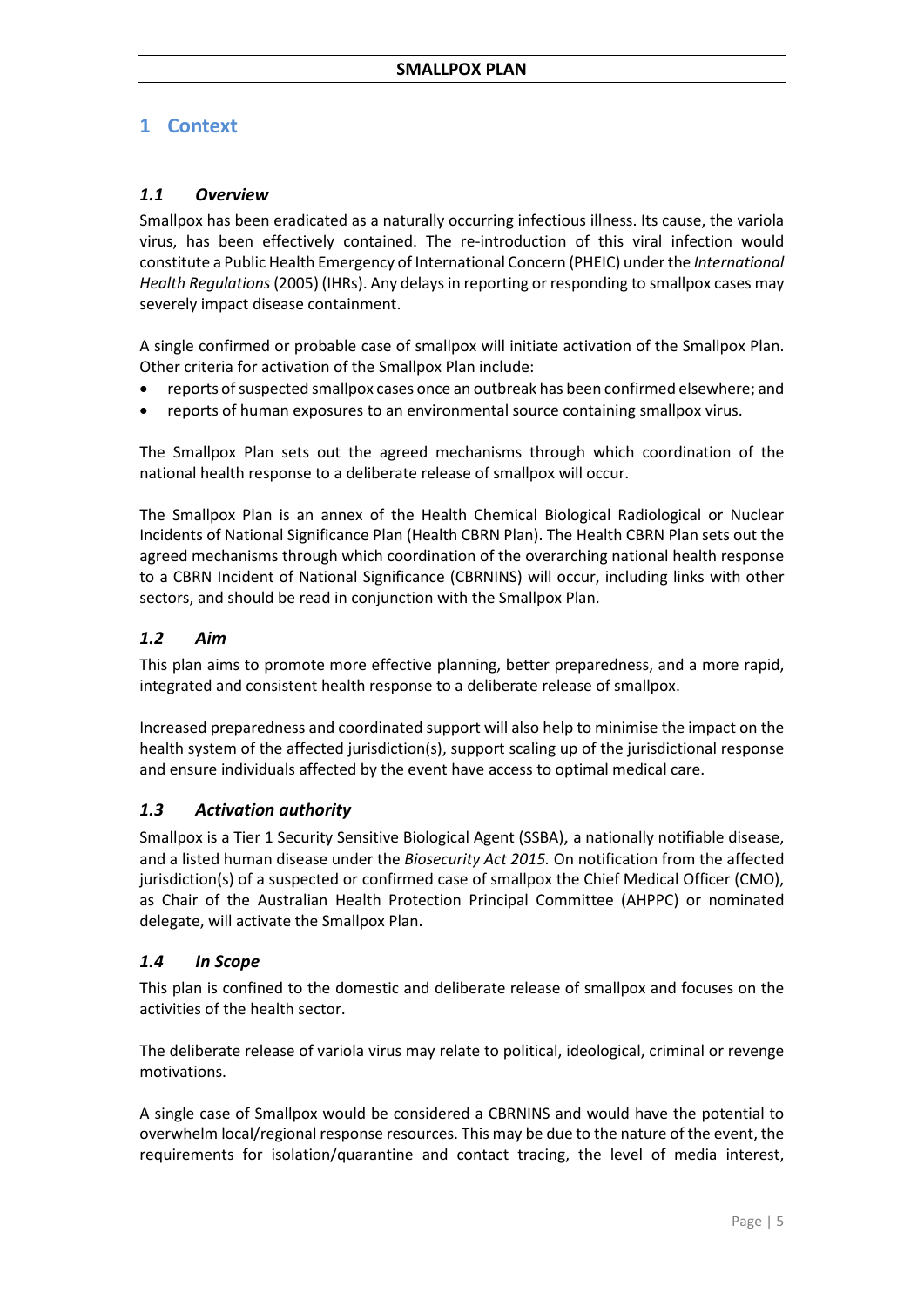community concern or the current capacity of health system. It is acknowledged that Australia's health system frequently functions at or near capacity.

## <span id="page-5-0"></span>*1.5 Out of Scope*

The following is outside the scope of this plan:

- deployment, command, control or coordination of the affected jurisdiction's own resources;
- medical care or coordination of resources at the incident site;
- forensic investigation or crime prevention activities related to the incident;
- notification processes involving jurisdictional police, emergency services or support agencies;
- movement of resources, personnel and equipment provided under this plan after arrival at a jurisdictional reception centre;
- rehabilitation of the incident site and community recovery activities; and
- overseas incidents.

## <span id="page-5-1"></span>*1.6 Target Audience*

The Smallpox Plan is intended for use by Australian, state and territory government health agencies involved in managing or supporting a response to a threatened or deliberate release of the variola virus. This includes health authorities, ambulance services and the Department of Health. This plan may also be a useful guide to health pathology and laboratory activities during a response to a deliberate release of variola virus or for other agencies involved in the overall response.

The Smallpox Plan should be read in conjunction with the Health CBRN Plan and the Communicable Diseases Network Australia (CDNA) Smallpox Series of National Guidelines (SoNG) and the Public Health Laboratory Network's (PHLN) Smallpox Laboratory Case Definition (LCD).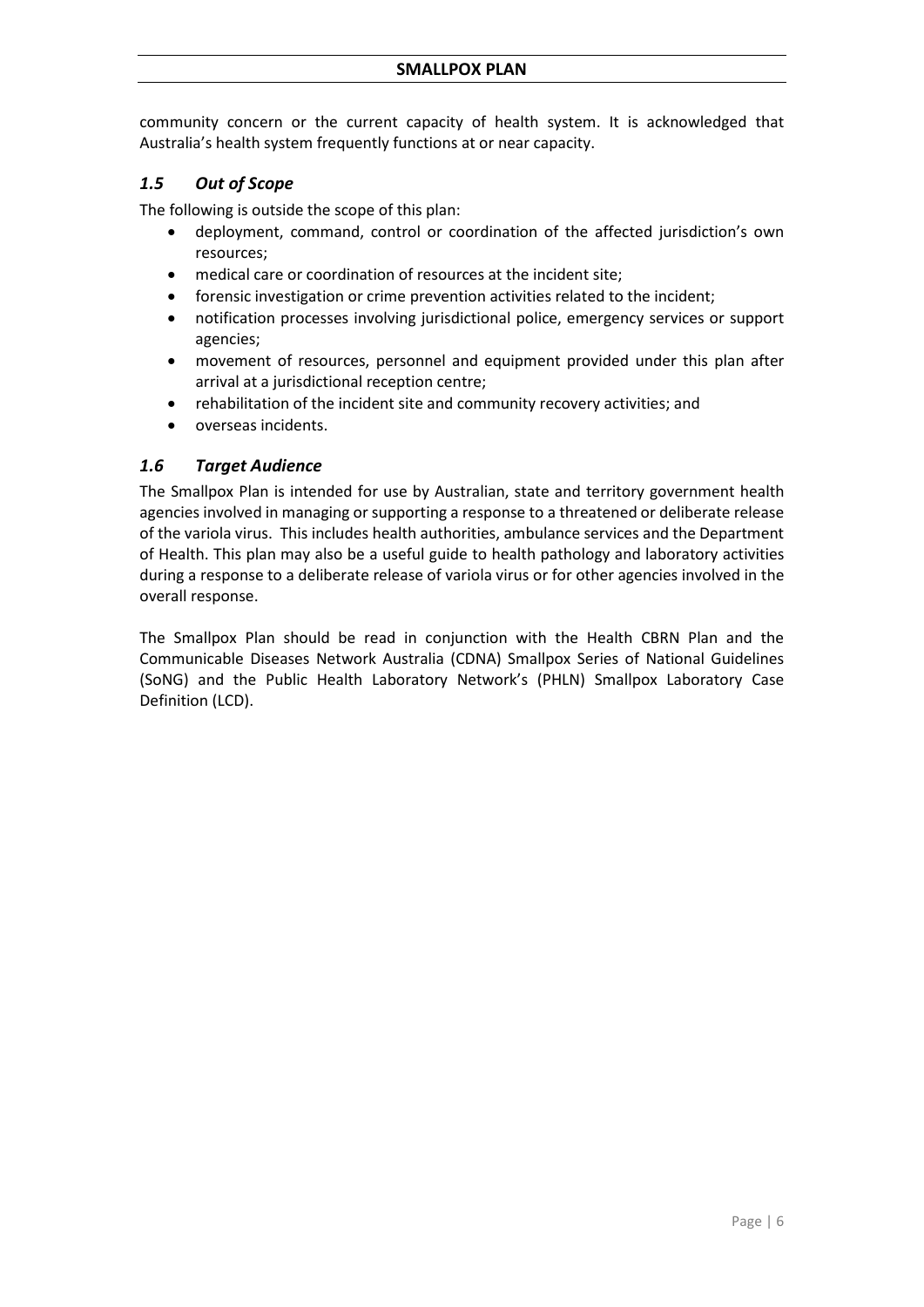## <span id="page-6-0"></span>**2 Smallpox – the Disease**

## <span id="page-6-1"></span>*2.1 Infectious agents*

Smallpox is caused by infection with either of the closely related vairola viruses: variola major and variola minor. Variola viruses are double stranded deoxyribonucleic acid (DNA) viruses in the genus *orthopoxvirus*, which also includes vaccinia (used to produce the smallpox vaccine), monkeypox and cowpox.

Variola virus is thought to be unlikely to survive on its own for more than 24 hours when exposed to normal environmental conditions (ambient temperature, usual humidity and sunlight). The infectious dose is unknown (in aerosol form it may be very low, i.e., only 10– 100 virions). 10 to 20 secondary cases may develop from each primary case. Recent modelling indicated that an overall reproductive number of  $R_0$ =4.6 was estimated and vaccine coverage of 82% of the population would be required to control the epidemic.

Variola major virus causes a severe illness with an overall fatality rate of 30% or more while variola minor causes a milder illness with a fatality rate of 1% or less.

The World Health Organization (WHO) classified smallpox into five phenotypes:

- ordinary (the most frequent type, accounting for 90% or more of cases);
- vaccine-modified (mild and occurring in previously vaccinated persons);
- flat;
- sub-clinical; and
- haemorrhagic (both rare and very severe).

## <span id="page-6-2"></span>*2.2 Reservoir*

Smallpox is a human disease with no known animal or environmental reservoir. There is no carrier state.

## <span id="page-6-3"></span>*2.3 Mode of transmission*

During the smallpox era, naturally occurring smallpox infection was predominantly spread by close contact with a case, such as those living in the same household. Smallpox had household or close contact attack rates of up to 88%. Transmission occurred primarily via the respiratory tract (droplet spread) and to a lesser extent through direct contact such as from pustules. Close contact is usually required (i.e. within two metres).

Less commonly, spread occurred from contaminated fomites such as bed linen or clothing. The duration of infectivity of fomites is unknown, but likely to be no more than a couple of days. Spread through fine particle aerosols could occur if cough was present. Two hospitalbased outbreaks resulting from airborne spread through air corridors have been described. The conjunctivae or the placenta were occasional portals of entry of infection.

Cases with more severe illness transmit smallpox more effectively than those with mild or moderate illness.

## <span id="page-6-4"></span>*2.4 Incubation period*

The incubation period for smallpox is 7–17 days; most commonly 12–14 days to onset of prodromal illness and 2-3 days more to onset of rash.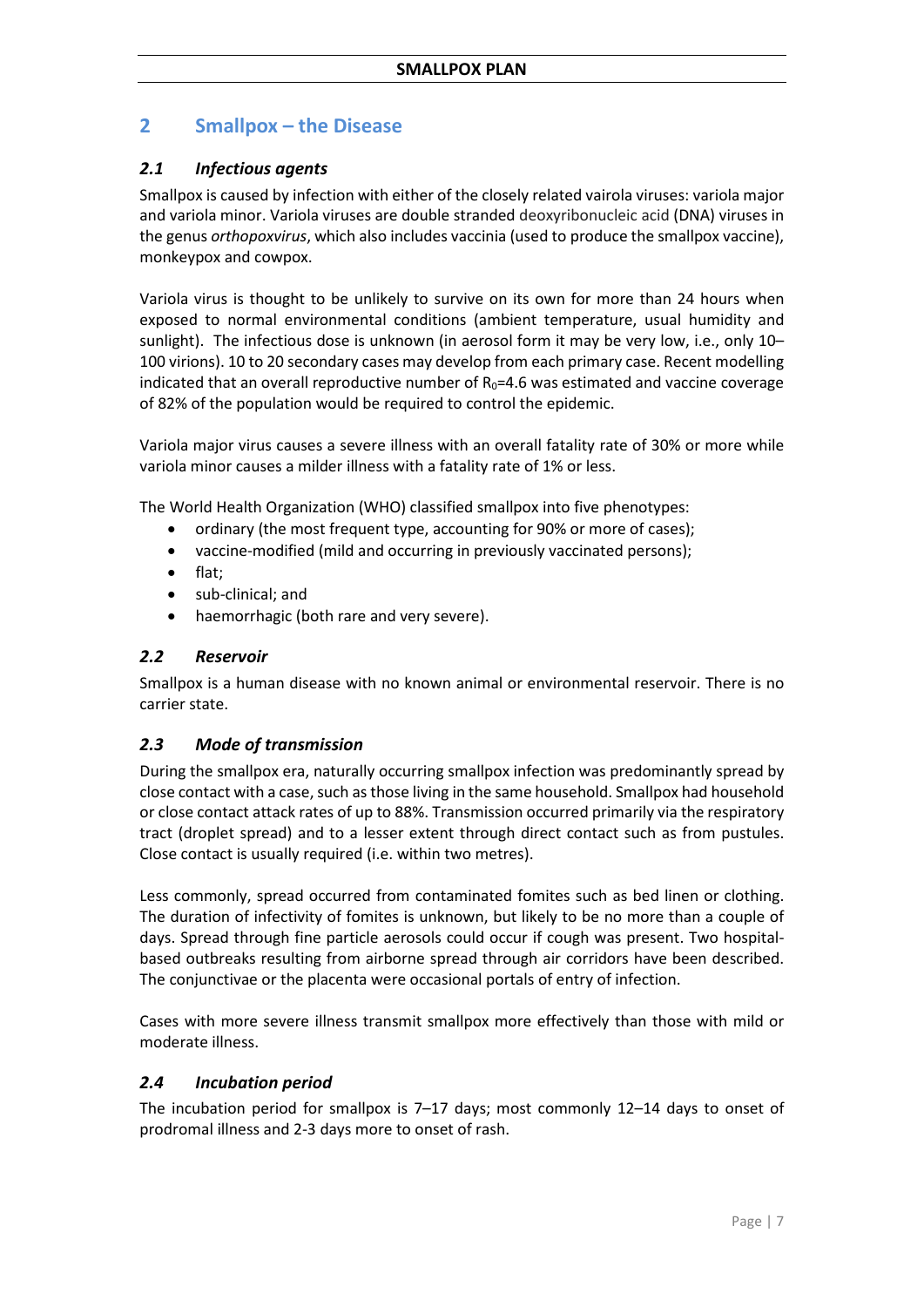## <span id="page-7-0"></span>*2.5 Infectious period*

Cases are not believed to be infectious prior to the onset of symptoms. Cases should be regarded as infectious from the onset of fever. Cases are most infectious from onset to the first seven to ten days of rash.

As a precaution, and for the purposes of contact tracing, the infectious period is from 24 hours before recognition of fever or other prodromal symptoms until the last scabs from the rash fall off.

Cases have occurred after contact with corpses. The duration of infectivity in corpses is unknown.

## <span id="page-7-1"></span>*2.6 Clinical presentation*

Typically smallpox infection has a two to three day prodromal stage which is characterised by the acute onset of fever ≥38 °C and constitutional symptoms such as malaise, headache, prostration, severe back pain and occasional abdominal pain and vomiting.

Two to three days after symptom onset a maculopapular rash develops in which individual lesions containing infectious virus appear over a one to two day period. Over the next six or more days, the virus progresses through successive stages of macules, papules, vesicles, pustules and then crusted scabs.

Vesicles are filled with clear fluid and often have a depression in the centre. The vesicles change to pustules which are round and usually start to scab over about eight or nine days after the rash onset. Scabs fall off leaving depigmented skin and, over time, frequently scars.

Classically, the rash commences on the mucosa of the mouth and pharynx, then face, hands, forearms (including the palms and soles of the feet) before occurring on the torso. The rash usually spreads to involve most of the body over a 24 hour period.

## <span id="page-7-2"></span>*2.7 Case definition*

Both probable cases AND confirmed cases should be notified.

#### **Confirmed case**

A confirmed case requires laboratory definitive evidence only.

#### *Laboratory definitive evidence*

- 1. Isolation of variola virus, confirmed at the Victorian Infectious Disease Reference Laboratory (VIDRL); OR
- *2.* Detection of variola virus by nucleic acid testing, confirmed at VIDRL.

#### **Probable case**

A probable case requires either:

- 1. clinical evidence and laboratory suggestive evidence; OR
- 2. clinical evidence AND epidemiological evidence.

#### *Laboratory suggestive evidence*

- 1. Detection of a poxvirus resembling variola virus by electron microscopy (EM); OR
- 2. Isolation of variola virus pending confirmation; OR
- 3. Detection of variola virus by nucleic acid testing pending confirmation.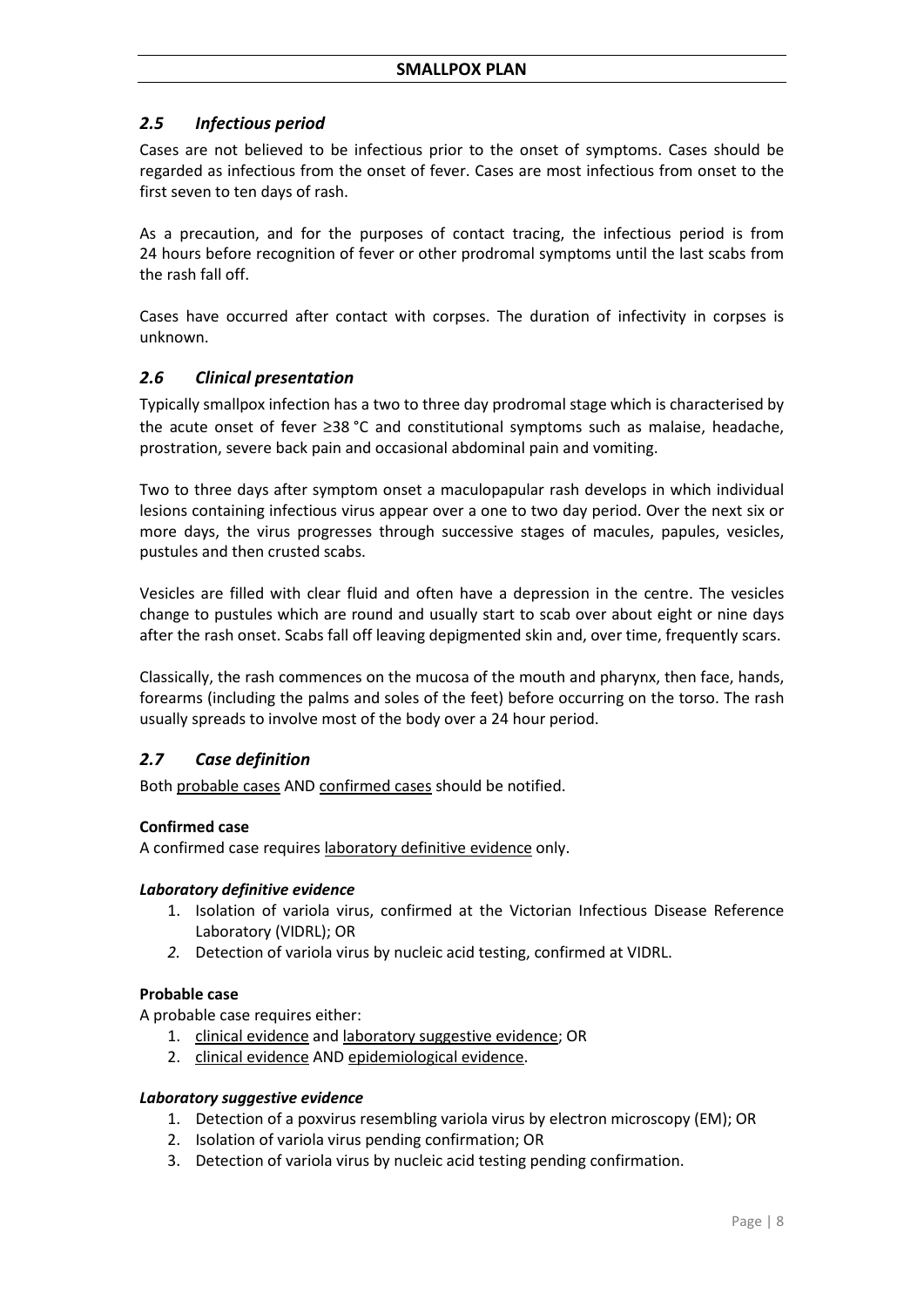## *Clinical evidence*

Credible clinical smallpox as judged by an expert physician such as an infectious diseases physician, specialist microbiologist or public health physician

## *Epidemiological evidence*

An epidemiological link to a confirmed case.

## **Suspected case**

- 1. Clinical syndrome consistent with smallpox as judged by an expert physician such as an infectious diseases physician, specialist microbiologist or public health physician; this may include an illness with acute onset of fever ≥38 °C followed by a rash characterised by firm, deep seated vesicles or pustules in the same stage of development without other apparent cause; and
- 2. The case does not meet the probable or confirmed case definition.

## <span id="page-8-0"></span>*2.8 Laboratory confirmation*

Initial testing for smallpox should be undertaken at the Physical Containment level 4 (PC4) National High Security Quarantine Laboratory (NHSQL) at VIDRL. Confirmatory testing is undertaken at VIDRL.

## **Test**

Polymerase Chain Reaction (PCR) is the primary diagnostic modality employed for detection of smallpox, and collection of appropriate vesicle swabs for this purpose is a priority. Rapid diagnosis is performed using variola-specific and orthopox real-time PCRs. Any positive result in either method must be confirmed using alternative PCR assays targeting different gene segments followed by sequence analysis to verify specificity.

#### **Security Sensitive Biological Agent**

Smallpox is a Tier 1 Security Sensitive Biological Agent (SSBA) under the *National Health Security Act 2007 (NHSA 2007)* and requires storage in a Physical Containment (PC) Level 4 Laboratory.

The list of SSBAs defines which biological agents are of security concern. Tier 1 agents are those agents that pose the highest level biosecurity risk to Australia.

## <span id="page-8-1"></span>*2.9 Vaccination*

The smallpox vaccine is currently the only way to prevent smallpox, although there has been work on antivirals, such as tecovirimat (approved for use in the USA in 2018), to treat the disease. The vaccine is made from a vaccinia virus, another pox-type virus related to smallpox, which cannot cause smallpox. The vaccine helps the body develop immunity to smallpox and was successfully used to eradicate smallpox from the human population.

In the absence of any clear evidence that smallpox may re-emerge or that it is used in an act of bioterrorism or bio-crime, the risk of adverse events from the vaccine outweighs the risk from the disease.

The National Medical Stockpile (NMS) is the main source of smallpox vaccine in Australia. The Secretary of the Department of Health and the CMO have authority to approve an NMS deployment on request from the state or territory authorities.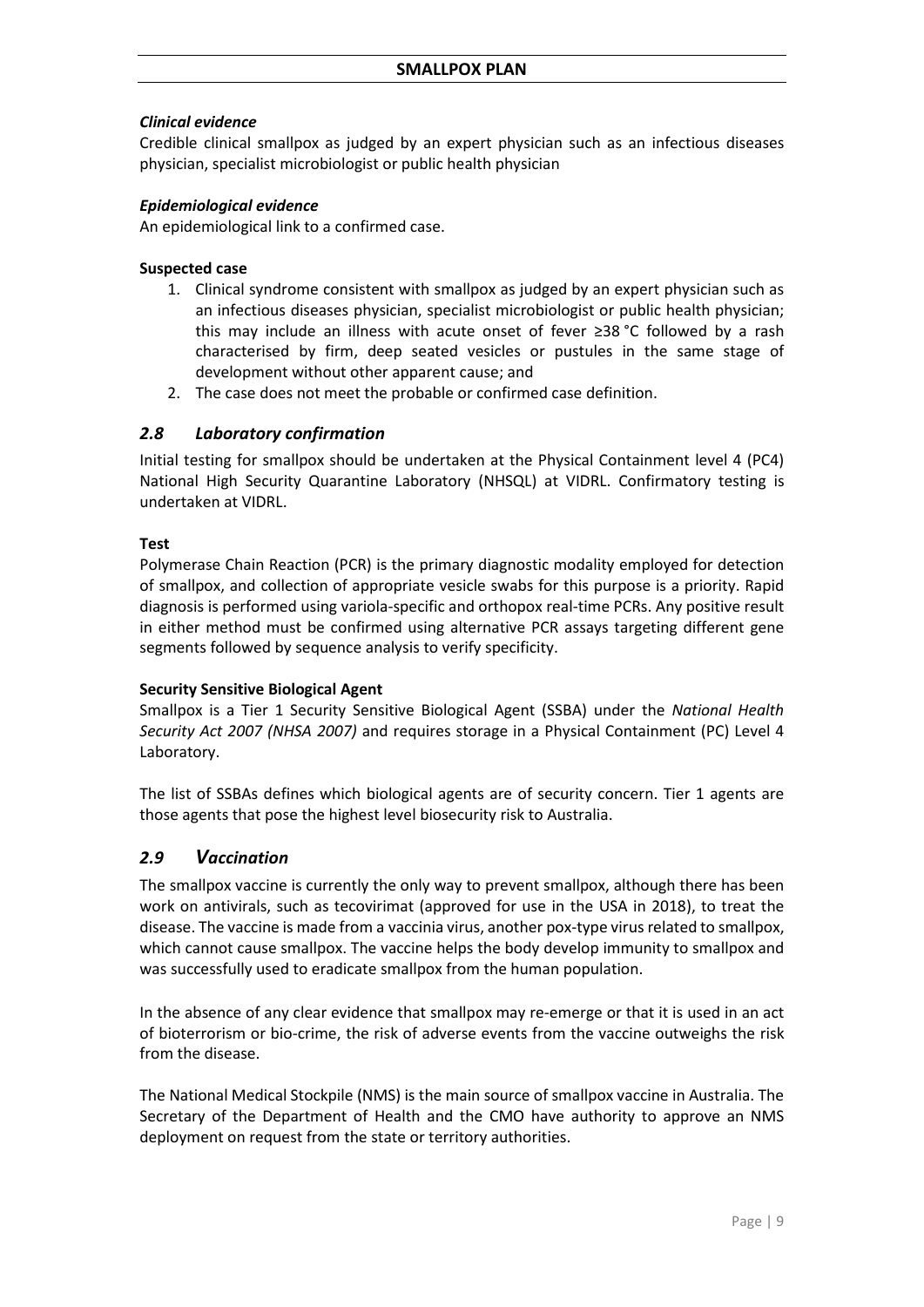## <span id="page-9-0"></span>*2.10 Public Health objectives*

- To maintain vigilance, and rapidly identify, isolate, and treat human cases and prevent transmission to their contacts; and
- To rapidly create a ring of immunity around identified cases by identifying primary higher and lower risk contacts and providing vaccination to these contacts.

Key elements of the public health response critical to controlling an outbreak include:

- rapid identification of cases;
- rapid contact tracing of all cases;
- rapid isolation of infected cases; and
- rapid roll out and ring vaccination of contacts.

For more information on the public health response including the clinical aspects of smallpox, infection control and vaccination please see the Smallpox SoNG.

A one page summary of the key information regarding smallpox is available at annex one.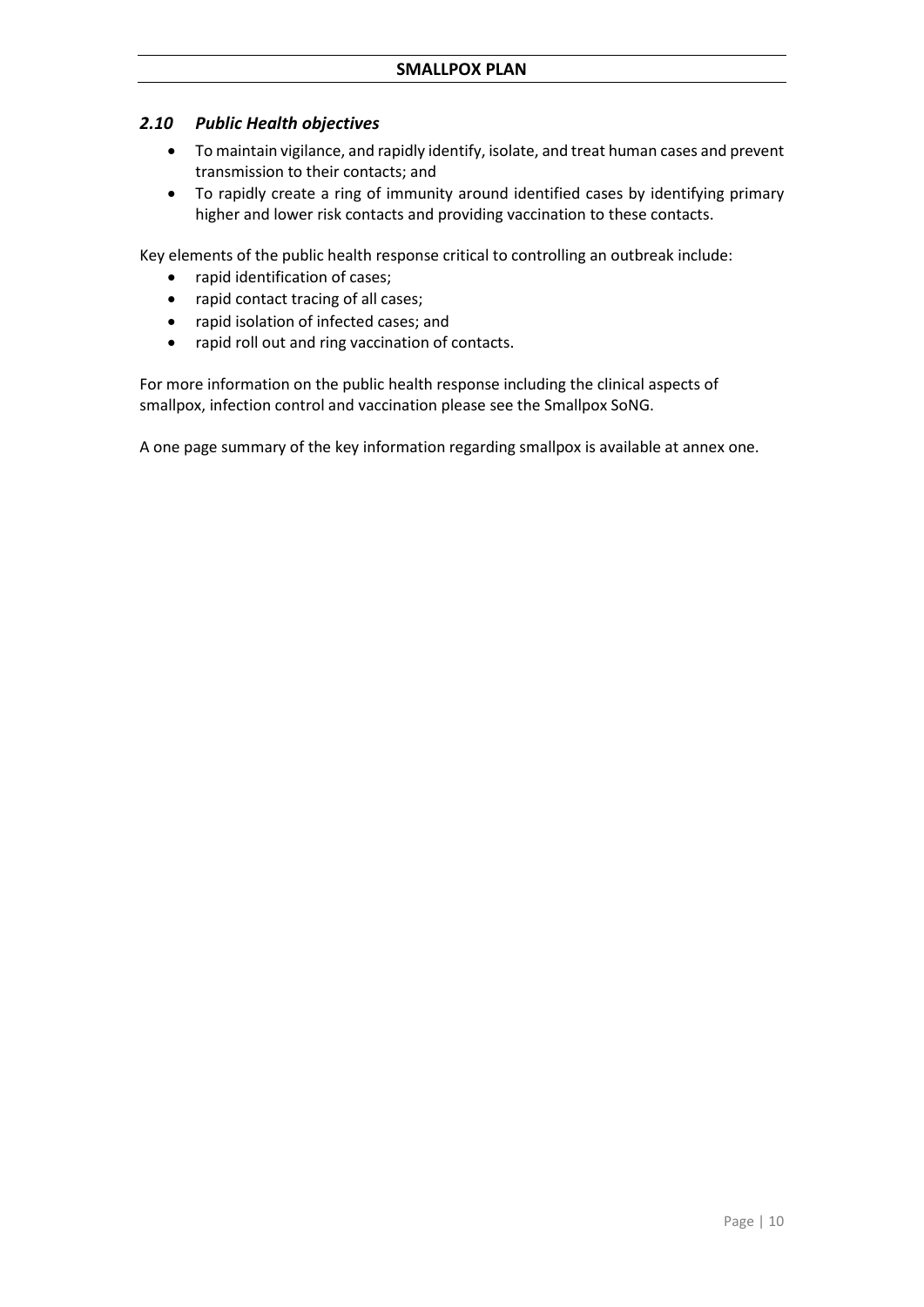## <span id="page-10-0"></span>**3 Governance**

A single, probable or laboratory confirmed case of smallpox would be considered a health incident of national significance (INS) and lead to the activation of this plan.

## <span id="page-10-1"></span>*3.1 Operational Responsibility*

The affected state or territory would have responsibility for the operational management of the incident. Jurisdictional legislative arrangements would determine the command and control of the response, which is usually lead by the police agency. The use of the agent smallpox is likely to elevate the significance of the incident, particularly if considered a terrorist, or potential terrorist incident, so that jurisdictional police will be working closely with Health and Australian Government agencies.

In a response to a deliberate release of smallpox, the Australian Government may coordinate strategies across Australian Government agencies through the Australian Government Crisis Committee (AGCC). Coordination between the Australian Government and states and territories will be conducted through the National Crisis Committee (NCC). (Further information on the coordination of the broader response is available in the Health CBRN Plan and for whole of government (WoG) response arrangements in the Australian Government Crisis Management Framework (AGCMF) and the National Counter-Terrorism Plan (NCTP)).

## <span id="page-10-2"></span>*3.2 Health sector response*

Health sector activities will be managed by the relevant jurisdictional health agencies. This will include public health activities, clinical management of cases, implementation of the vaccination strategy; identification of needs, negotiation with the Australian Government for support (if required). (A summary of public health priorities is provided in annex two, and outlined in detail in the Smallpox SoNG). The CMO will lead the coordination of national aspects of the response, through AHPPC. The national response will provide support for jurisdictional needs, develop and disseminate national data and a national picture of the outbreak; ensure consistent messaging and communication with health professionals and the public liaise with Australian Government agencies and international counterparts; and support best practice, through advice for medical professionals.

The national response will also include management of the use of the NMS, particularly access to vaccine, through the coordinated deployment of vaccines to the affected jurisdiction and coordinated vaccination of health care workers, cases and contacts.

## <span id="page-10-3"></span>*3.3 Stages*

| <b>PREVENTION</b><br>Preventing or<br>reducing the risk of<br>an incident | <b>PREPAREDNESS</b><br><b>Preparing for</b><br>incidents or<br>undertaking pre-<br>emptive mitigation | <b>RESPONSE</b><br>Managing the<br>response to a<br>current threat or<br>incident | <b>RECOVERY</b><br>Supporting<br>recovery<br>operations |
|---------------------------------------------------------------------------|-------------------------------------------------------------------------------------------------------|-----------------------------------------------------------------------------------|---------------------------------------------------------|
|---------------------------------------------------------------------------|-------------------------------------------------------------------------------------------------------|-----------------------------------------------------------------------------------|---------------------------------------------------------|

Planning, management of the preparation for, and the response to a smallpox incident of national significance (INS) will be a staged process. Australian Governments follow the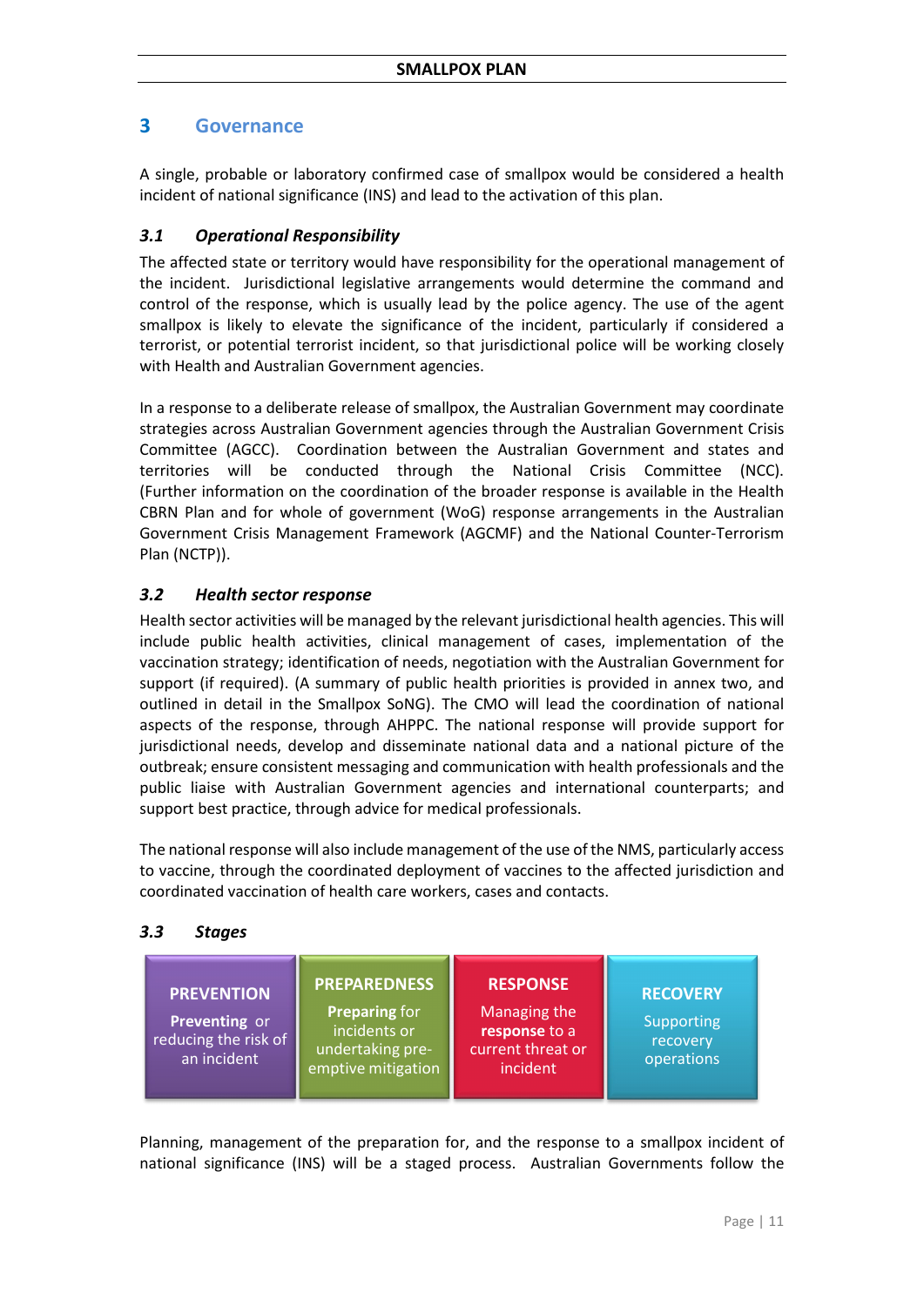comprehensive approach to emergency management and look at emergencies as part of an ongoing cycle of activities in the four areas of:

- Prevention:
- Preparedness;
- Response; and
- Recovery.

To facilitate the more detailed planning required, response activities are divided into three stages:

- Standby;
- Action; and
- Standdown.

The Health National Incident Room (NIR) will advise relevant Australian Government and state and territory health authorities of changes in stages.

Management of a deliberate release of smallpox will be consistent with this approach. The following sections consider how this approach will be applied specifically to a smallpox response and provide a summary of priority activities in each stage.

## <span id="page-11-0"></span>*3.4 Prevention*

At the Australian Government level, to limit opportunities for acts of bioterrorism or bio-crime using harmful biological agents such as smallpox, Health manages the SSBA Regulatory Scheme under the *NHSA 2007*, and the *National Health Security Regulations 2018*. This scheme includes standards for the handling, storage and transport of samples from affected animals or persons. The scheme serves to limit access to biological agents of security concern.

Vaccination against smallpox is currently the best way to prevent further transmission of disease if exposure to case has occurred. Actions that should be taken as soon as possible following the trigger event include vaccination of first responders (front line health care workers and those working in relevant laboratories).

## <span id="page-11-1"></span>*3.5 Preparedness*

#### *Table 1: PRIORITY HEALTH ACTIVITIES BY STAGE - PREPAREDNESS*

| <b>Preparedness</b>                        |                                                                                                                                                                                                                                                                                                                                                                                                                                                                                                                                                                                                                                                    |
|--------------------------------------------|----------------------------------------------------------------------------------------------------------------------------------------------------------------------------------------------------------------------------------------------------------------------------------------------------------------------------------------------------------------------------------------------------------------------------------------------------------------------------------------------------------------------------------------------------------------------------------------------------------------------------------------------------|
| Ongoing                                    |                                                                                                                                                                                                                                                                                                                                                                                                                                                                                                                                                                                                                                                    |
| <b>State/territory health</b><br>authority | Develop and review health specific jurisdictional<br>٠<br>counterterrorism plans (or health aspects of broader<br>counterterrorism plans) in consultation with police;<br>Establish and maintain hospital decontamination and<br>$\bullet$<br>protective equipment resources and procedures;<br>Maintain a list of health facilities/resources and their<br>bioterrorism response capabilities including capacity to<br>isolate/quarantine case and relevant contacts;<br>Develop and implement bioterrorism response training<br>programs for health-care workers and emergency<br>workers who would be called upon to respond to an<br>incident; |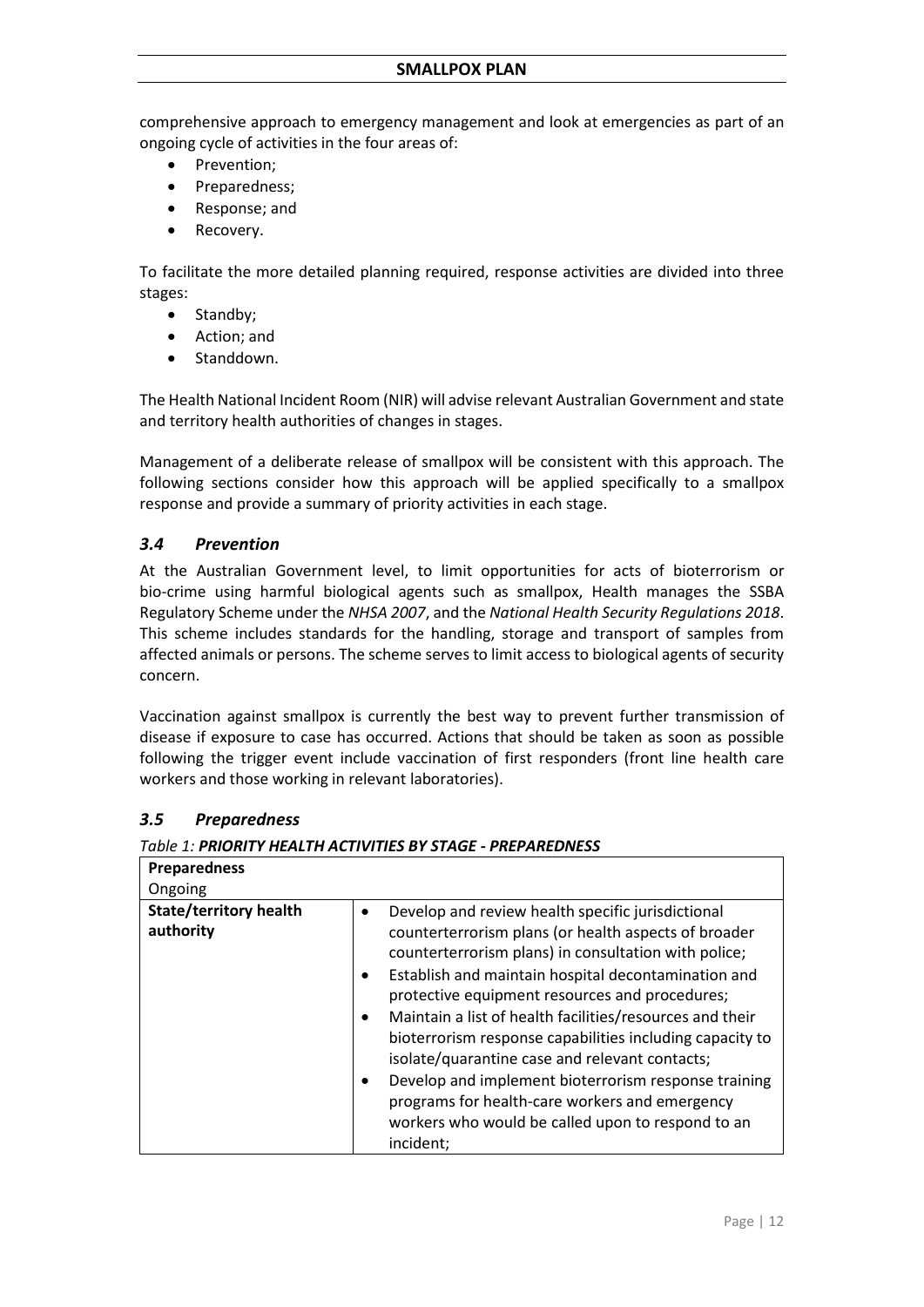| <b>Preparedness</b>             |                                                                                                                                                                                                                                                                                                                                                                                                                                                                                                                                                                                                                                                                                                                                                                                                                                                                                                                                                                                                                                                                                                                   |
|---------------------------------|-------------------------------------------------------------------------------------------------------------------------------------------------------------------------------------------------------------------------------------------------------------------------------------------------------------------------------------------------------------------------------------------------------------------------------------------------------------------------------------------------------------------------------------------------------------------------------------------------------------------------------------------------------------------------------------------------------------------------------------------------------------------------------------------------------------------------------------------------------------------------------------------------------------------------------------------------------------------------------------------------------------------------------------------------------------------------------------------------------------------|
| Ongoing                         |                                                                                                                                                                                                                                                                                                                                                                                                                                                                                                                                                                                                                                                                                                                                                                                                                                                                                                                                                                                                                                                                                                                   |
|                                 | Establish a mechanism to rapidly identify capacity for<br>٠<br>including relevant surge workforce in the event of a<br>smallpox outbreak;<br>Consider a list of HCWs and high-risk laboratory<br>personnel who may be appropriate for vaccination;<br>Manage pre-deployed NMS items and jurisdictional<br>stockpile items;<br>Develop databases for registration of exposed or<br>symptomatic patients, clinical presentation of patients,<br>Post Exposure Prophylaxis (PEP) or therapy<br>administered and adverse reactions to these, and<br>mortality or recovery;<br>Develop and maintain plans and logistical support for                                                                                                                                                                                                                                                                                                                                                                                                                                                                                   |
|                                 | rapid distribution of vaccine and PPE as required.                                                                                                                                                                                                                                                                                                                                                                                                                                                                                                                                                                                                                                                                                                                                                                                                                                                                                                                                                                                                                                                                |
| <b>Ambulance service</b>        | Establish and maintain plans/SOPs to support<br>$\bullet$<br>engagement in a response;<br>Develop and implement bioterrorism response training<br>programs.                                                                                                                                                                                                                                                                                                                                                                                                                                                                                                                                                                                                                                                                                                                                                                                                                                                                                                                                                       |
| <b>Australian Government</b>    | Encourage national consistency and interoperability of<br>$\bullet$                                                                                                                                                                                                                                                                                                                                                                                                                                                                                                                                                                                                                                                                                                                                                                                                                                                                                                                                                                                                                                               |
| <b>Department of Health</b>     | key national level incident capabilities;<br>Establish and maintain processes for sharing<br>٠<br>information between jurisdictions and the Australian<br>Government;<br>Ensure availability of capacity/capability to detect<br>biological agents of public health/security concern;<br>As part of the NMS, maintain stocks of determined<br>vaccines and develop vaccine rollout and<br>administration strategy;<br>Develop and maintain plans and logistical support for<br>rapid deployment of NMS items as required;<br>Review relevant legislation that may be required to be<br>enacted;<br>Develop and maintain awareness of availability of<br>items which may be used in a response such vaccines<br>and PPE;<br>Regularly assess the vaccine inventory, expiry dates<br>and location of stocks in the NMS;<br>Agree protocol for surge public health workforce to<br>undertake contact tracing;<br>Prepare summary information on case detection,<br>diagnostic testing, clinical management; and<br>decontamination control for hospitals and doctors'<br>surgeries. Do not distribute at this stage. |
| <b>Public Health Laboratory</b> | Develop guidance on testing methodologies,<br>$\bullet$                                                                                                                                                                                                                                                                                                                                                                                                                                                                                                                                                                                                                                                                                                                                                                                                                                                                                                                                                                                                                                                           |
| <b>Network (PHLN)</b>           | containment methods, transport and packaging for<br>agents of security concern.                                                                                                                                                                                                                                                                                                                                                                                                                                                                                                                                                                                                                                                                                                                                                                                                                                                                                                                                                                                                                                   |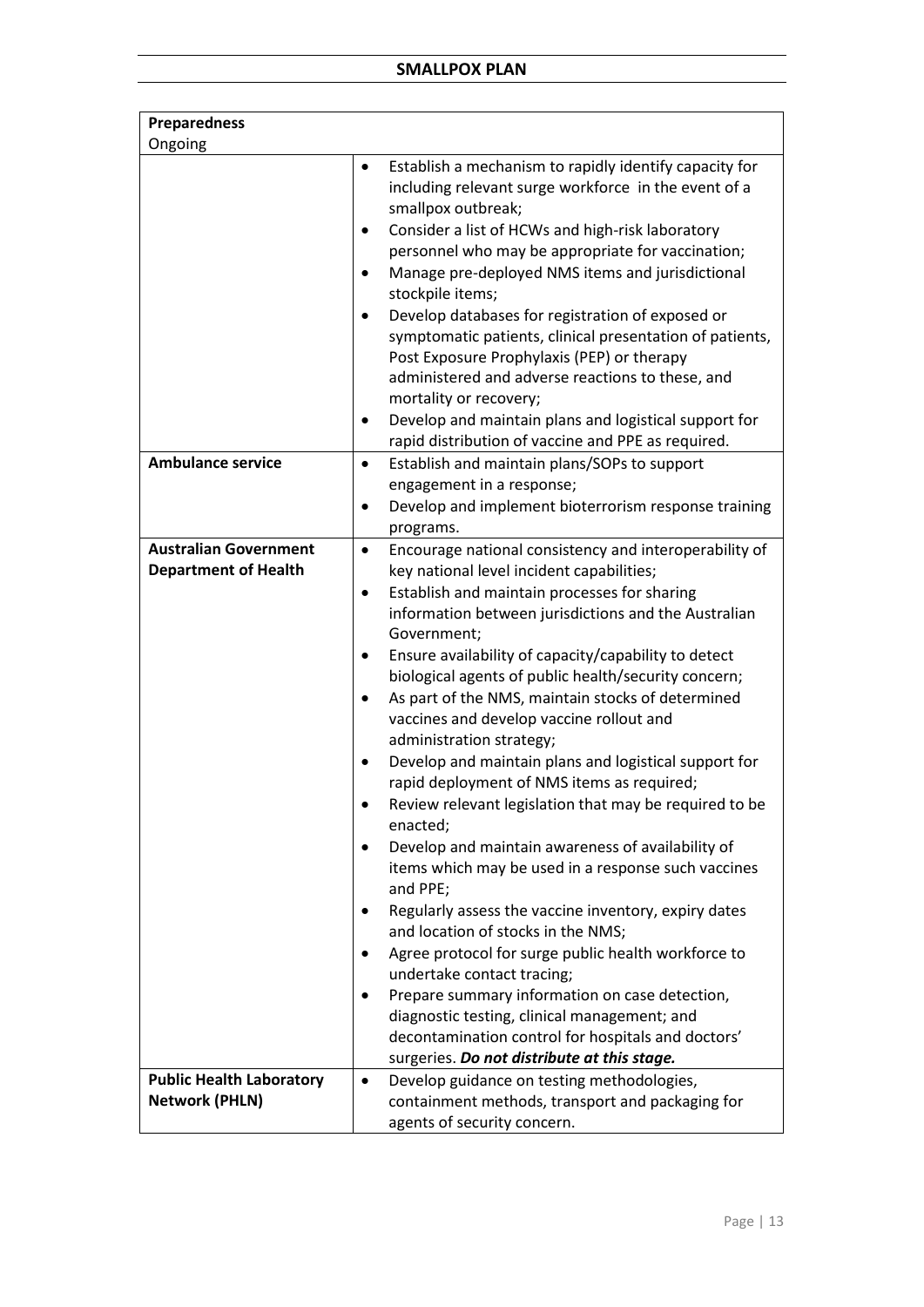| <b>Preparedness</b>                                                                    |                                                                                                                                                                                                                                                                                                                                      |
|----------------------------------------------------------------------------------------|--------------------------------------------------------------------------------------------------------------------------------------------------------------------------------------------------------------------------------------------------------------------------------------------------------------------------------------|
| Ongoing                                                                                |                                                                                                                                                                                                                                                                                                                                      |
| <b>Australian (Counter)</b><br><b>Bioterrorism Laboratory</b><br><b>Network (ABLN)</b> | Develop and maintain nationally-consistent guidelines<br>$\bullet$<br>for the detection, characterisation and surveillance of<br>biological threat agents;<br>Advice on funding and resources needed to address<br>$\bullet$<br>capacity and capability related to biological threat<br>agents;<br>Provide laboratory capacity.<br>٠ |
|                                                                                        |                                                                                                                                                                                                                                                                                                                                      |
| <b>Communicable Disease</b><br><b>Network Australia (CDNA)</b>                         | Agree protocols for syndromic surveillance in<br>$\bullet$<br>emergency departments;<br>Prenare teaching aid for vaccine providers on                                                                                                                                                                                                |

| $\epsilon$                                                    |
|---------------------------------------------------------------|
| Prepare teaching aid for vaccine providers on<br>$\bullet$    |
| techniques for the use of bifurcated needles;                 |
| Prepare content of educational materials on smallpox;         |
| Regularly review the Smallpox SoNG;<br>$\bullet$              |
| Prepare content for posters to be displayed in hospitals<br>٠ |
| and doctor's surgeries concerning procedures for              |
| decontamination if a patient presents without prior           |
| decontamination. Do not distribute at this stage.             |

## <span id="page-13-0"></span>*3.6 Response*

## *Table 2: PRIORITY HEALTH ACTIVITIES BY STAGE - STANDBY*

| <b>Standby</b>                |                                                                                          |
|-------------------------------|------------------------------------------------------------------------------------------|
|                               | Trigger: Notification of a credible threat or suspected incident (pending confirmation). |
| <b>State/territory health</b> | Manage health aspects of the incident;                                                   |
| (affected jurisdiction)       | Liaise with other jurisdictional agencies;<br>٠                                          |
|                               | Prepare communications materials;<br>$\bullet$                                           |
|                               | Monitor health system capacity;<br>$\bullet$                                             |
|                               | Request items from the NMS as required;                                                  |
|                               | Provide a report on the situation at CDNA, PHLN,                                         |
|                               | NHEMS and AHPPC teleconferences;                                                         |
|                               | Activate health emergency operations centre;<br>٠                                        |
|                               | Implement syndromic surveillance protocols;<br>٠                                         |
|                               | Activate logistical support for rapid distribution of PPE                                |
|                               | and vaccine;                                                                             |
|                               | Activate logistical support for surveillance and contact<br>$\bullet$                    |
|                               | tracing;                                                                                 |
|                               | Review isolation and quarantine logistics and sites;                                     |
|                               | If a vaccine is available, consider vaccination of the                                   |
|                               | high-risk laboratory personnel;                                                          |
|                               | Establish liaison officers within jurisdiction i.e. police;                              |
|                               | Establish communications channels within jurisdiction                                    |
|                               | and with Australian Government agencies;                                                 |
|                               | Participate in AHPPC, CDNA, Jurisdictional Executive<br>$\bullet$                        |
|                               | Group (JEG) and PHLN teleconferences.                                                    |
| <b>Ambulance separate</b>     | Establish ambulance EOC;<br>٠                                                            |
|                               | Manage pre-hospital response.<br>٠                                                       |
| State/territory health (non-  | Consider availability of resources, including staff and<br>$\bullet$                     |
| affected jurisdiction)        | equipment;                                                                               |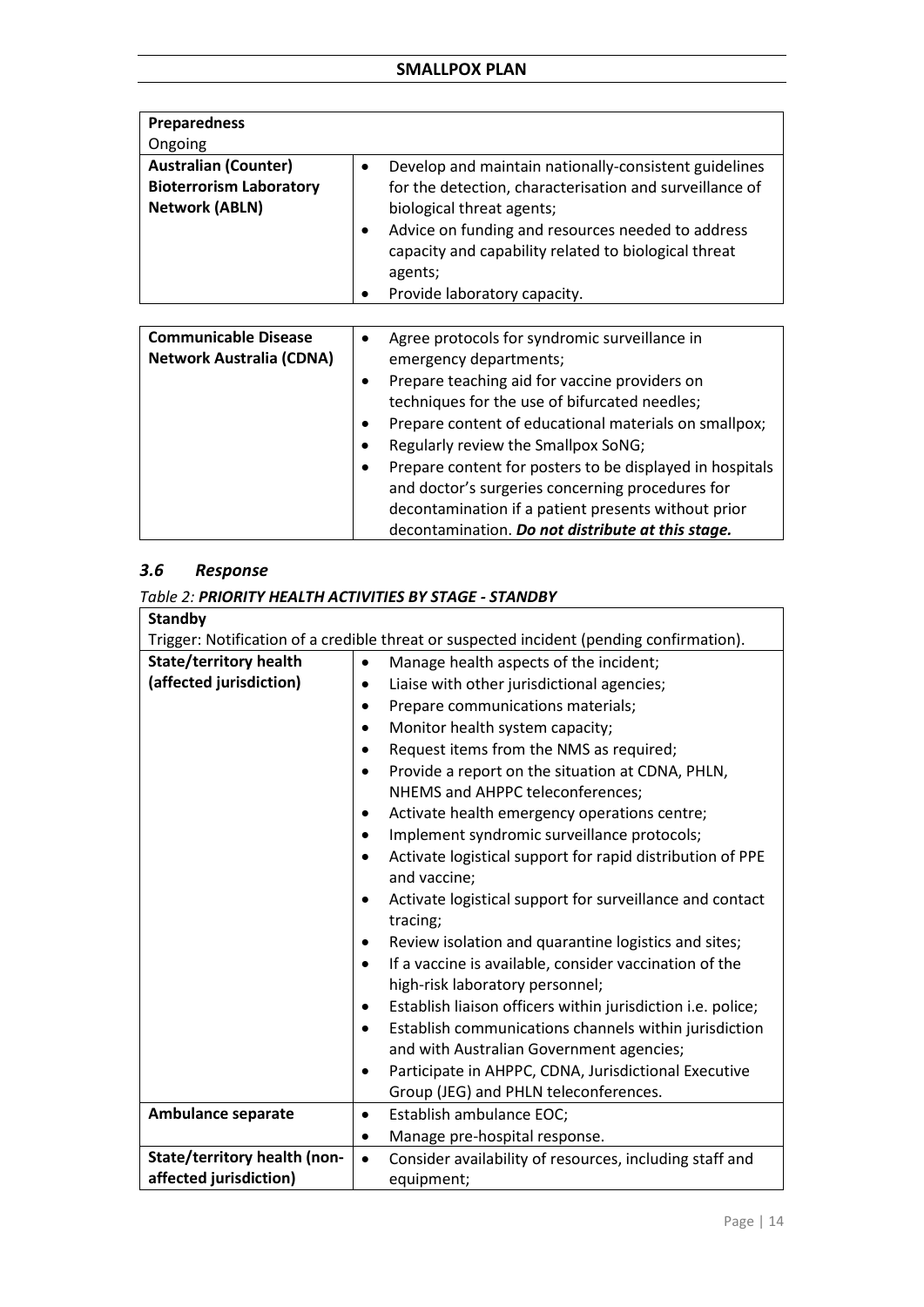| <b>Standby</b>               |                                                                                                  |
|------------------------------|--------------------------------------------------------------------------------------------------|
|                              | Trigger: Notification of a credible threat or suspected incident (pending confirmation).         |
|                              | Participate in AHPPC teleconferences to provide                                                  |
|                              | resource information and coordinate cross-                                                       |
|                              | jurisdictional assistance.                                                                       |
| <b>Australian Government</b> | Liaise with the affected jurisdiction;<br>٠                                                      |
| <b>Department of Health</b>  | Place NIR workforce on standby;<br>٠                                                             |
|                              | Alert AHPPC members to the potential need to<br>$\bullet$                                        |
|                              | respond;                                                                                         |
|                              | Convene an AHPPC, CDNA JEG, NHEMS and PHLN<br>٠                                                  |
|                              | teleconferences to provide briefing on the situation,                                            |
|                              | consider potential needs and determine resource                                                  |
|                              | availability.                                                                                    |
|                              | Activate Health CBRN and Smallpox Plans, on advice<br>from AHPPC;                                |
|                              | Liaise with other Australian Government agencies in                                              |
|                              | particular Home Affairs, Defence and the Australian                                              |
|                              | Federal Police;                                                                                  |
|                              | Develop and distribute Situation Reports (SitReps) and                                           |
|                              | ministerial briefing and disseminate to other agencies                                           |
|                              | as appropriate;                                                                                  |
|                              | Advise the National Health Emergency Media Response<br>Network (NHERM) of the current situation. |
|                              | Commence operational planning;                                                                   |
|                              | Assess the adequacy of NMS stocks, and obtain<br>$\bullet$                                       |
|                              | additional supplies if necessary;                                                                |
|                              | On approval of the CMO, deploy supplies of the<br>٠                                              |
|                              | stockpile as required to strategic locations as identified                                       |
|                              | by state/territory health authorities;                                                           |
|                              | Assess the adequacy of vaccine stocks;                                                           |
|                              | Review and update the summary information on case                                                |
|                              | detection, diagnostic testing, clinical management, and                                          |
|                              | infection control;                                                                               |
|                              | Notify relevant reference laboratories;<br>$\bullet$                                             |
|                              | Review content of educational materials. Consider                                                |
|                              | disseminating;                                                                                   |
|                              | Review summary information on case detection,                                                    |
|                              | diagnostic testing, clinical management, and                                                     |
|                              | decontamination control for hospitals and doctors'                                               |
| <b>ABLN</b>                  | surgeries.                                                                                       |
|                              | Notify clinical laboratories.<br>$\bullet$                                                       |
| <b>AHPPC</b>                 | Advise on activation of the Smallpox plan;<br>$\bullet$                                          |
| <b>CDNA</b>                  | Identify jurisdictional capacity.<br>٠<br>Convene teleconferences to share and evaluate the      |
|                              | $\bullet$                                                                                        |
|                              | latest developments in communicable disease<br>surveillance;                                     |
|                              | Provide technical, public health and policy advice to                                            |
|                              | AHPPC concerning the management of Smallpox.                                                     |
| <b>PHLN</b>                  | Consider levels and locations of existing laboratory                                             |
|                              | testing capacity to advise AHPPC;                                                                |
|                              |                                                                                                  |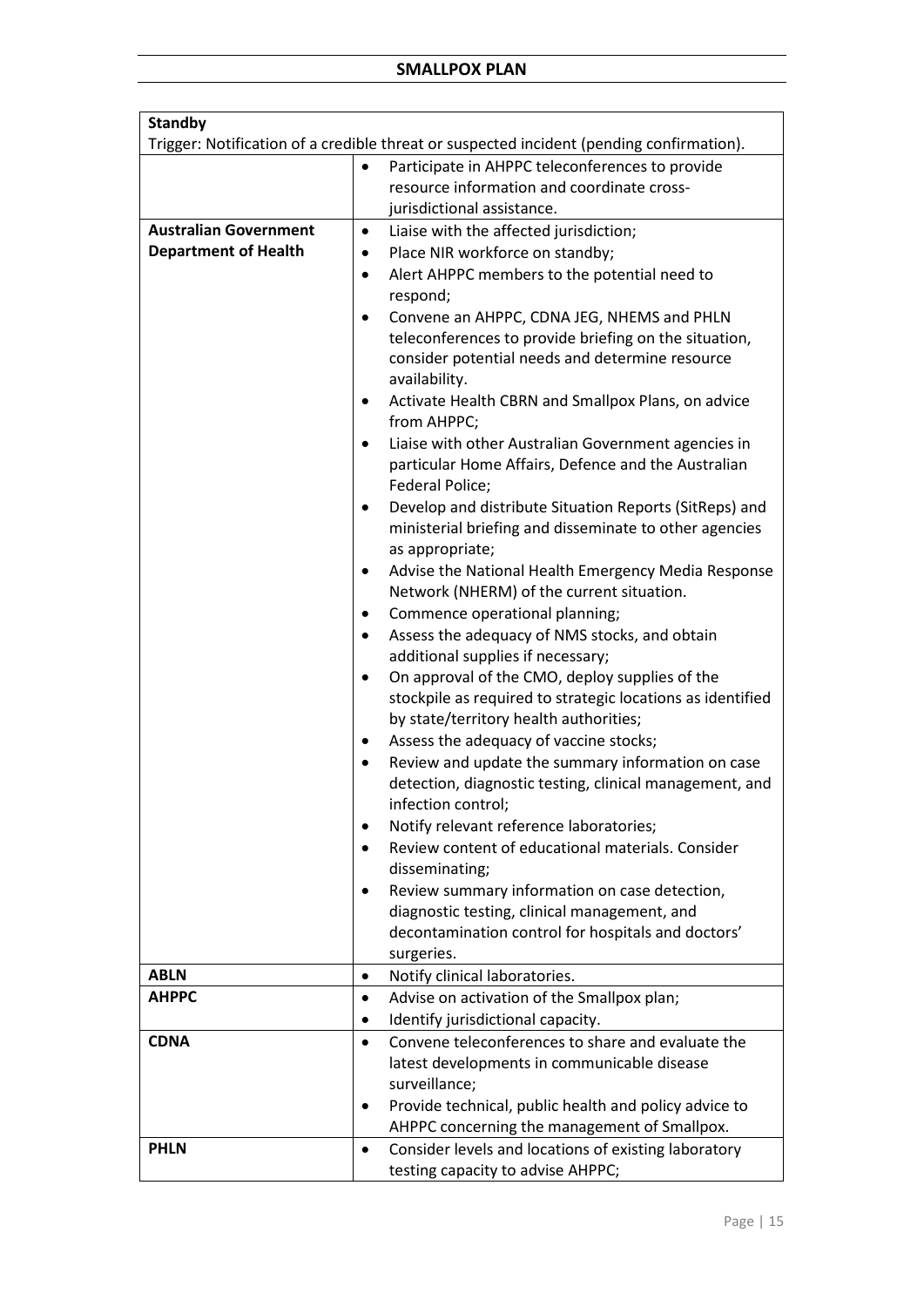## **SMALLPOX PLAN**

| <b>Standby</b>                                                                           |                                                                      |  |
|------------------------------------------------------------------------------------------|----------------------------------------------------------------------|--|
| Trigger: Notification of a credible threat or suspected incident (pending confirmation). |                                                                      |  |
|                                                                                          | Confirm appropriateness of current laboratory testing<br>guidelines; |  |
|                                                                                          | Notify clinical laboratories.                                        |  |
| <b>National Critical Care and</b>                                                        | Provide advice regarding vaccinated AUSMAT<br>$\bullet$              |  |
| <b>Trauma Response Centre</b>                                                            | availability and capabilities;                                       |  |
| (NCCTRC)                                                                                 | Prepare to deploy AUSMAT teams if required.                          |  |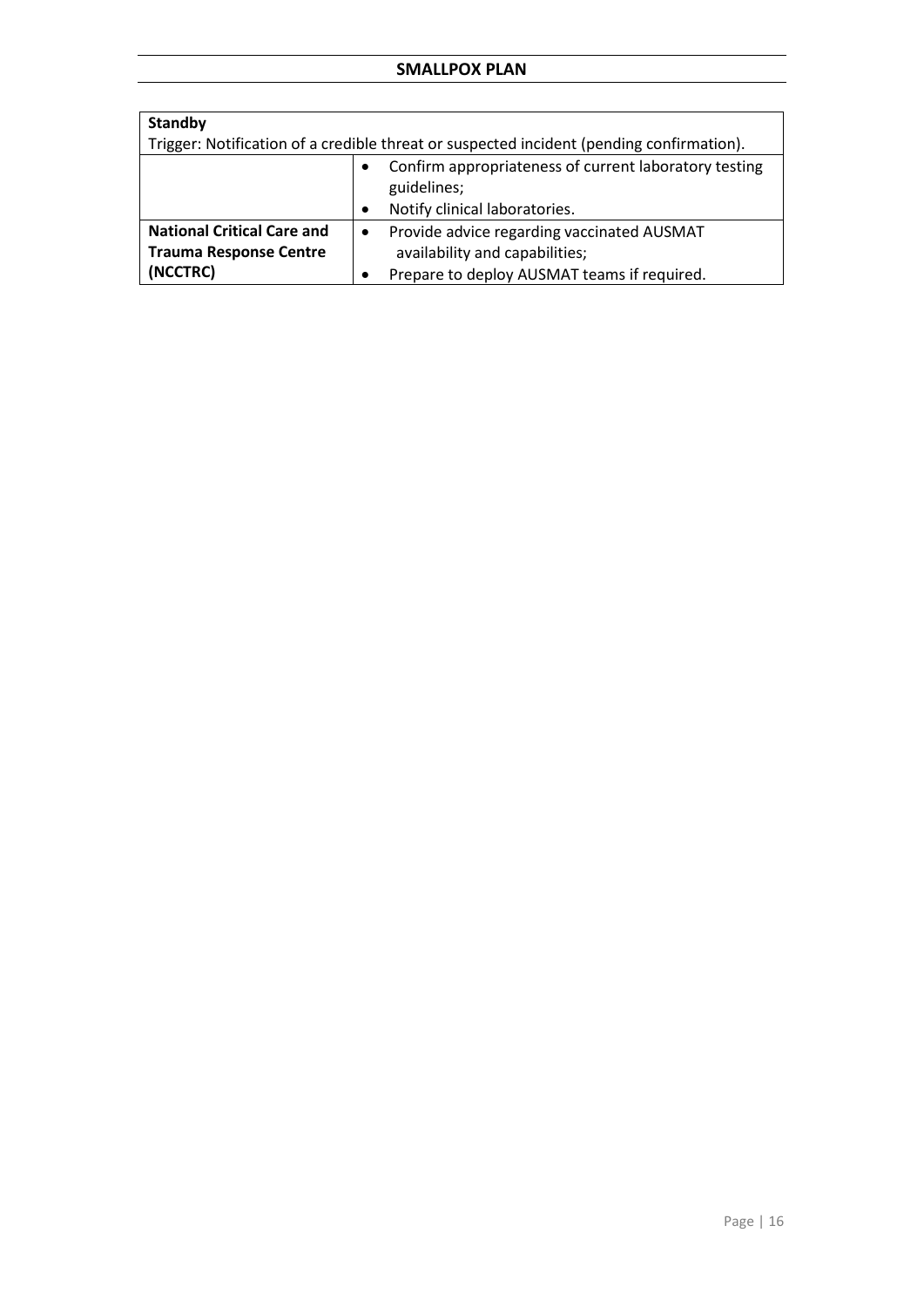| Trigger: One or more probable or laboratory confirmed cases of smallpox.<br><b>State/territory health</b><br>Coordinate jurisdictional planning and operational<br>$\bullet$<br>authority<br>health activities;<br>(affected jurisdiction)<br>Implement surge public health workforce to contact<br>$\bullet$<br>trace;<br>Manage clinical care of infected patients;<br>٠<br>Integrate health activities into the broader<br>$\bullet$<br>jurisdictional response;<br>Identify and define the need for Australian<br>Government assistance and provide request to Health<br>NIR (the State Emergency Controller will make any<br>requests for assistance from the broader Australian<br>Government through Home Affairs EMA);<br>Manage arrangements for isolation and quarantine of<br>٠<br>cases and contacts;<br>Request vaccine from NMS as required (this goes to the<br>$\bullet$<br>normal Health channels, not through AHPPC or EMA);<br>Establish jurisdictional reception area(s) to receive<br>$\bullet$<br>national and international assistance;<br>Manage receipt, deployment and ongoing welfare of<br>٠<br>incoming health resources;<br>Provide regular situation updates to the NIR/ AHPPC;<br>$\bullet$<br>Manage jurisdictional briefing requirements, such as<br>$\bullet$<br>MO;<br>Manage communication with public/media related to<br>٠<br>jurisdictional health matters;<br>Manage surge capacity in health care system;<br>٠<br>Consider the use of forensic officers to<br>$\bullet$<br>coordinate/manage evidence collection in health<br>facilities;<br>Implement reference laboratories staff rosters to deal<br>with virus identification and additional workload, if<br>required;<br>Monitor the use pf replication competent vaccine in<br>populations with a relative contraindication to use "as |
|---------------------------------------------------------------------------------------------------------------------------------------------------------------------------------------------------------------------------------------------------------------------------------------------------------------------------------------------------------------------------------------------------------------------------------------------------------------------------------------------------------------------------------------------------------------------------------------------------------------------------------------------------------------------------------------------------------------------------------------------------------------------------------------------------------------------------------------------------------------------------------------------------------------------------------------------------------------------------------------------------------------------------------------------------------------------------------------------------------------------------------------------------------------------------------------------------------------------------------------------------------------------------------------------------------------------------------------------------------------------------------------------------------------------------------------------------------------------------------------------------------------------------------------------------------------------------------------------------------------------------------------------------------------------------------------------------------------------------------------------------------------------------------------------------------------------------------------|
|                                                                                                                                                                                                                                                                                                                                                                                                                                                                                                                                                                                                                                                                                                                                                                                                                                                                                                                                                                                                                                                                                                                                                                                                                                                                                                                                                                                                                                                                                                                                                                                                                                                                                                                                                                                                                                       |
|                                                                                                                                                                                                                                                                                                                                                                                                                                                                                                                                                                                                                                                                                                                                                                                                                                                                                                                                                                                                                                                                                                                                                                                                                                                                                                                                                                                                                                                                                                                                                                                                                                                                                                                                                                                                                                       |
|                                                                                                                                                                                                                                                                                                                                                                                                                                                                                                                                                                                                                                                                                                                                                                                                                                                                                                                                                                                                                                                                                                                                                                                                                                                                                                                                                                                                                                                                                                                                                                                                                                                                                                                                                                                                                                       |
|                                                                                                                                                                                                                                                                                                                                                                                                                                                                                                                                                                                                                                                                                                                                                                                                                                                                                                                                                                                                                                                                                                                                                                                                                                                                                                                                                                                                                                                                                                                                                                                                                                                                                                                                                                                                                                       |
|                                                                                                                                                                                                                                                                                                                                                                                                                                                                                                                                                                                                                                                                                                                                                                                                                                                                                                                                                                                                                                                                                                                                                                                                                                                                                                                                                                                                                                                                                                                                                                                                                                                                                                                                                                                                                                       |
|                                                                                                                                                                                                                                                                                                                                                                                                                                                                                                                                                                                                                                                                                                                                                                                                                                                                                                                                                                                                                                                                                                                                                                                                                                                                                                                                                                                                                                                                                                                                                                                                                                                                                                                                                                                                                                       |
|                                                                                                                                                                                                                                                                                                                                                                                                                                                                                                                                                                                                                                                                                                                                                                                                                                                                                                                                                                                                                                                                                                                                                                                                                                                                                                                                                                                                                                                                                                                                                                                                                                                                                                                                                                                                                                       |
|                                                                                                                                                                                                                                                                                                                                                                                                                                                                                                                                                                                                                                                                                                                                                                                                                                                                                                                                                                                                                                                                                                                                                                                                                                                                                                                                                                                                                                                                                                                                                                                                                                                                                                                                                                                                                                       |
|                                                                                                                                                                                                                                                                                                                                                                                                                                                                                                                                                                                                                                                                                                                                                                                                                                                                                                                                                                                                                                                                                                                                                                                                                                                                                                                                                                                                                                                                                                                                                                                                                                                                                                                                                                                                                                       |
|                                                                                                                                                                                                                                                                                                                                                                                                                                                                                                                                                                                                                                                                                                                                                                                                                                                                                                                                                                                                                                                                                                                                                                                                                                                                                                                                                                                                                                                                                                                                                                                                                                                                                                                                                                                                                                       |
|                                                                                                                                                                                                                                                                                                                                                                                                                                                                                                                                                                                                                                                                                                                                                                                                                                                                                                                                                                                                                                                                                                                                                                                                                                                                                                                                                                                                                                                                                                                                                                                                                                                                                                                                                                                                                                       |
|                                                                                                                                                                                                                                                                                                                                                                                                                                                                                                                                                                                                                                                                                                                                                                                                                                                                                                                                                                                                                                                                                                                                                                                                                                                                                                                                                                                                                                                                                                                                                                                                                                                                                                                                                                                                                                       |
|                                                                                                                                                                                                                                                                                                                                                                                                                                                                                                                                                                                                                                                                                                                                                                                                                                                                                                                                                                                                                                                                                                                                                                                                                                                                                                                                                                                                                                                                                                                                                                                                                                                                                                                                                                                                                                       |
|                                                                                                                                                                                                                                                                                                                                                                                                                                                                                                                                                                                                                                                                                                                                                                                                                                                                                                                                                                                                                                                                                                                                                                                                                                                                                                                                                                                                                                                                                                                                                                                                                                                                                                                                                                                                                                       |
|                                                                                                                                                                                                                                                                                                                                                                                                                                                                                                                                                                                                                                                                                                                                                                                                                                                                                                                                                                                                                                                                                                                                                                                                                                                                                                                                                                                                                                                                                                                                                                                                                                                                                                                                                                                                                                       |
|                                                                                                                                                                                                                                                                                                                                                                                                                                                                                                                                                                                                                                                                                                                                                                                                                                                                                                                                                                                                                                                                                                                                                                                                                                                                                                                                                                                                                                                                                                                                                                                                                                                                                                                                                                                                                                       |
|                                                                                                                                                                                                                                                                                                                                                                                                                                                                                                                                                                                                                                                                                                                                                                                                                                                                                                                                                                                                                                                                                                                                                                                                                                                                                                                                                                                                                                                                                                                                                                                                                                                                                                                                                                                                                                       |
|                                                                                                                                                                                                                                                                                                                                                                                                                                                                                                                                                                                                                                                                                                                                                                                                                                                                                                                                                                                                                                                                                                                                                                                                                                                                                                                                                                                                                                                                                                                                                                                                                                                                                                                                                                                                                                       |
|                                                                                                                                                                                                                                                                                                                                                                                                                                                                                                                                                                                                                                                                                                                                                                                                                                                                                                                                                                                                                                                                                                                                                                                                                                                                                                                                                                                                                                                                                                                                                                                                                                                                                                                                                                                                                                       |
|                                                                                                                                                                                                                                                                                                                                                                                                                                                                                                                                                                                                                                                                                                                                                                                                                                                                                                                                                                                                                                                                                                                                                                                                                                                                                                                                                                                                                                                                                                                                                                                                                                                                                                                                                                                                                                       |
|                                                                                                                                                                                                                                                                                                                                                                                                                                                                                                                                                                                                                                                                                                                                                                                                                                                                                                                                                                                                                                                                                                                                                                                                                                                                                                                                                                                                                                                                                                                                                                                                                                                                                                                                                                                                                                       |
|                                                                                                                                                                                                                                                                                                                                                                                                                                                                                                                                                                                                                                                                                                                                                                                                                                                                                                                                                                                                                                                                                                                                                                                                                                                                                                                                                                                                                                                                                                                                                                                                                                                                                                                                                                                                                                       |
|                                                                                                                                                                                                                                                                                                                                                                                                                                                                                                                                                                                                                                                                                                                                                                                                                                                                                                                                                                                                                                                                                                                                                                                                                                                                                                                                                                                                                                                                                                                                                                                                                                                                                                                                                                                                                                       |
|                                                                                                                                                                                                                                                                                                                                                                                                                                                                                                                                                                                                                                                                                                                                                                                                                                                                                                                                                                                                                                                                                                                                                                                                                                                                                                                                                                                                                                                                                                                                                                                                                                                                                                                                                                                                                                       |
|                                                                                                                                                                                                                                                                                                                                                                                                                                                                                                                                                                                                                                                                                                                                                                                                                                                                                                                                                                                                                                                                                                                                                                                                                                                                                                                                                                                                                                                                                                                                                                                                                                                                                                                                                                                                                                       |
|                                                                                                                                                                                                                                                                                                                                                                                                                                                                                                                                                                                                                                                                                                                                                                                                                                                                                                                                                                                                                                                                                                                                                                                                                                                                                                                                                                                                                                                                                                                                                                                                                                                                                                                                                                                                                                       |
|                                                                                                                                                                                                                                                                                                                                                                                                                                                                                                                                                                                                                                                                                                                                                                                                                                                                                                                                                                                                                                                                                                                                                                                                                                                                                                                                                                                                                                                                                                                                                                                                                                                                                                                                                                                                                                       |
|                                                                                                                                                                                                                                                                                                                                                                                                                                                                                                                                                                                                                                                                                                                                                                                                                                                                                                                                                                                                                                                                                                                                                                                                                                                                                                                                                                                                                                                                                                                                                                                                                                                                                                                                                                                                                                       |
|                                                                                                                                                                                                                                                                                                                                                                                                                                                                                                                                                                                                                                                                                                                                                                                                                                                                                                                                                                                                                                                                                                                                                                                                                                                                                                                                                                                                                                                                                                                                                                                                                                                                                                                                                                                                                                       |
|                                                                                                                                                                                                                                                                                                                                                                                                                                                                                                                                                                                                                                                                                                                                                                                                                                                                                                                                                                                                                                                                                                                                                                                                                                                                                                                                                                                                                                                                                                                                                                                                                                                                                                                                                                                                                                       |
|                                                                                                                                                                                                                                                                                                                                                                                                                                                                                                                                                                                                                                                                                                                                                                                                                                                                                                                                                                                                                                                                                                                                                                                                                                                                                                                                                                                                                                                                                                                                                                                                                                                                                                                                                                                                                                       |
|                                                                                                                                                                                                                                                                                                                                                                                                                                                                                                                                                                                                                                                                                                                                                                                                                                                                                                                                                                                                                                                                                                                                                                                                                                                                                                                                                                                                                                                                                                                                                                                                                                                                                                                                                                                                                                       |
|                                                                                                                                                                                                                                                                                                                                                                                                                                                                                                                                                                                                                                                                                                                                                                                                                                                                                                                                                                                                                                                                                                                                                                                                                                                                                                                                                                                                                                                                                                                                                                                                                                                                                                                                                                                                                                       |
| listed in the Smallpox SoNG" including pregnant                                                                                                                                                                                                                                                                                                                                                                                                                                                                                                                                                                                                                                                                                                                                                                                                                                                                                                                                                                                                                                                                                                                                                                                                                                                                                                                                                                                                                                                                                                                                                                                                                                                                                                                                                                                       |
| women, children <12 months;                                                                                                                                                                                                                                                                                                                                                                                                                                                                                                                                                                                                                                                                                                                                                                                                                                                                                                                                                                                                                                                                                                                                                                                                                                                                                                                                                                                                                                                                                                                                                                                                                                                                                                                                                                                                           |
| Distribute FAQ sheets for the public concerning signs,                                                                                                                                                                                                                                                                                                                                                                                                                                                                                                                                                                                                                                                                                                                                                                                                                                                                                                                                                                                                                                                                                                                                                                                                                                                                                                                                                                                                                                                                                                                                                                                                                                                                                                                                                                                |
| symptoms, and treatment and preventative measures.<br>As required:                                                                                                                                                                                                                                                                                                                                                                                                                                                                                                                                                                                                                                                                                                                                                                                                                                                                                                                                                                                                                                                                                                                                                                                                                                                                                                                                                                                                                                                                                                                                                                                                                                                                                                                                                                    |
| Notify the Department of Health of all new cases and                                                                                                                                                                                                                                                                                                                                                                                                                                                                                                                                                                                                                                                                                                                                                                                                                                                                                                                                                                                                                                                                                                                                                                                                                                                                                                                                                                                                                                                                                                                                                                                                                                                                                                                                                                                  |
| notify the local police where criminal activity is                                                                                                                                                                                                                                                                                                                                                                                                                                                                                                                                                                                                                                                                                                                                                                                                                                                                                                                                                                                                                                                                                                                                                                                                                                                                                                                                                                                                                                                                                                                                                                                                                                                                                                                                                                                    |
| suspected.                                                                                                                                                                                                                                                                                                                                                                                                                                                                                                                                                                                                                                                                                                                                                                                                                                                                                                                                                                                                                                                                                                                                                                                                                                                                                                                                                                                                                                                                                                                                                                                                                                                                                                                                                                                                                            |
| <b>Ambulance Service</b><br>Provide initial triage, on site pre hospital treatment and<br>$\bullet$                                                                                                                                                                                                                                                                                                                                                                                                                                                                                                                                                                                                                                                                                                                                                                                                                                                                                                                                                                                                                                                                                                                                                                                                                                                                                                                                                                                                                                                                                                                                                                                                                                                                                                                                   |
| transportation of casualties within the jurisdiction;                                                                                                                                                                                                                                                                                                                                                                                                                                                                                                                                                                                                                                                                                                                                                                                                                                                                                                                                                                                                                                                                                                                                                                                                                                                                                                                                                                                                                                                                                                                                                                                                                                                                                                                                                                                 |
| Support on scene integration of additional health                                                                                                                                                                                                                                                                                                                                                                                                                                                                                                                                                                                                                                                                                                                                                                                                                                                                                                                                                                                                                                                                                                                                                                                                                                                                                                                                                                                                                                                                                                                                                                                                                                                                                                                                                                                     |
| services, if required.                                                                                                                                                                                                                                                                                                                                                                                                                                                                                                                                                                                                                                                                                                                                                                                                                                                                                                                                                                                                                                                                                                                                                                                                                                                                                                                                                                                                                                                                                                                                                                                                                                                                                                                                                                                                                |

*Table 3: PRIORITY HEALTH ACTIVITIES BY STAGE - ACTION*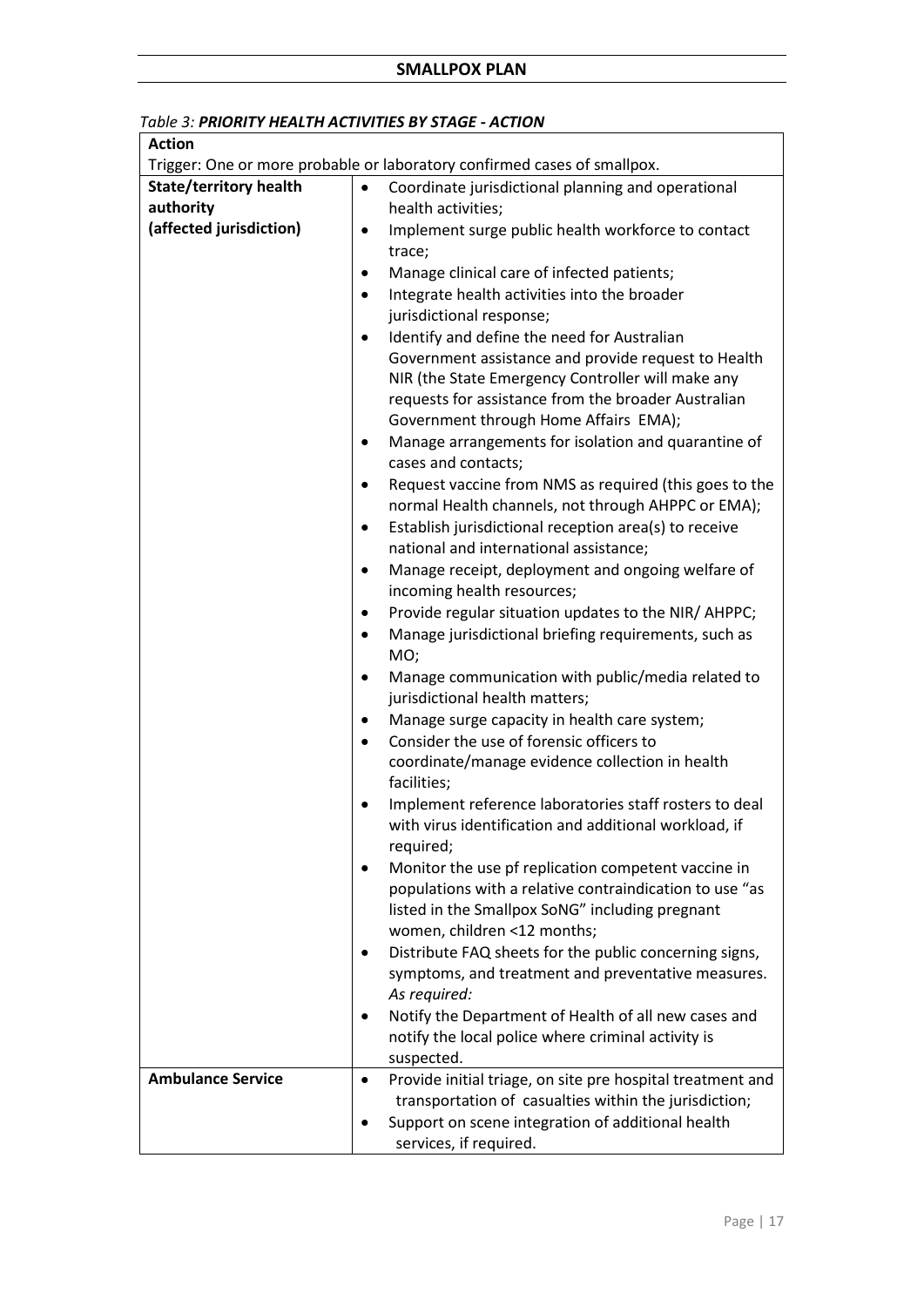| <b>Action</b>                |                                                                                                    |  |  |
|------------------------------|----------------------------------------------------------------------------------------------------|--|--|
|                              | Trigger: One or more probable or laboratory confirmed cases of smallpox.                           |  |  |
| State/territory health (non- | $\bullet$<br>Deploy staff and equipment to affected jurisdiction if                                |  |  |
| affected jurisdiction)       | required;                                                                                          |  |  |
|                              | Maintain own jurisdictional health services in the                                                 |  |  |
|                              | context of a national emergency.                                                                   |  |  |
| <b>Australian Government</b> | Convene AHPPC teleconferences to provide situational<br>$\bullet$                                  |  |  |
| <b>Department of Health</b>  | updates, coordinate inter-jurisdictional health                                                    |  |  |
|                              | resources and determine key public messages;                                                       |  |  |
|                              | Implement AHHPC decisions;<br>٠                                                                    |  |  |
|                              | Coordinate an NIR Incident Management Team (IMT);<br>٠                                             |  |  |
|                              | <b>Activate the NIR</b><br>$\bullet$                                                               |  |  |
|                              | Deploy additional NMS items if required;<br>٠                                                      |  |  |
|                              | Manage communication, through the NHERN, with<br>$\bullet$                                         |  |  |
|                              | public/media related to national health matters;                                                   |  |  |
|                              | Maintain and update the departmental Health website<br>$\bullet$                                   |  |  |
|                              | with information for the public and health                                                         |  |  |
|                              | professionals;                                                                                     |  |  |
|                              | Advise stakeholders of move to Action stage of the                                                 |  |  |
|                              | Smallpox and Health CBRN plan;                                                                     |  |  |
|                              | Maintain situational awareness and produce SitReps<br>$\bullet$                                    |  |  |
|                              | for distribution to health sector and WoG counterparts;                                            |  |  |
|                              | Coordinate input to WoG SitReps if required;<br>$\bullet$                                          |  |  |
|                              | Liaise with other Australian Government agencies<br>$\bullet$                                      |  |  |
|                              | regarding use/ deployment/ integration of assets;                                                  |  |  |
|                              | Collate national data;<br>٠                                                                        |  |  |
|                              | Analyse data and advise on national or unusual trends;<br>$\bullet$                                |  |  |
|                              | Participate in WoG committees;                                                                     |  |  |
|                              | Provide briefing as required, including to MO;                                                     |  |  |
|                              | Communicate the national status of an event to the<br>$\bullet$                                    |  |  |
|                              | media and general public;                                                                          |  |  |
|                              | Communicate with the international community                                                       |  |  |
|                              | through the WHO;                                                                                   |  |  |
|                              | Report to the WHO under the IHRs;                                                                  |  |  |
|                              | In a national terrorist situation, work closely with the                                           |  |  |
|                              | National Security and Crisis Media Section of Home                                                 |  |  |
|                              | Affairs which, under current National Security Public                                              |  |  |
|                              | Information Guidelines and the NCTP, will ensure<br>information is shared and disseminated through |  |  |
|                              | existing channels;                                                                                 |  |  |
|                              | Connect the health sector to the security intelligence                                             |  |  |
|                              | framework by ensuring there is appropriate health                                                  |  |  |
|                              | representation on relevant committees;                                                             |  |  |
|                              | Liaise and share relevant information and data with                                                |  |  |
|                              | Agriculture;                                                                                       |  |  |
|                              | Liaise and share relevant information with the                                                     |  |  |
|                              | Department of Foreign Affairs and Trade regarding                                                  |  |  |
|                              | possible travel warnings.                                                                          |  |  |
| <b>AHPPC</b>                 | Coordinate health sector resources across the<br>$\bullet$                                         |  |  |
|                              | Australian Government and jurisdictions such as:                                                   |  |  |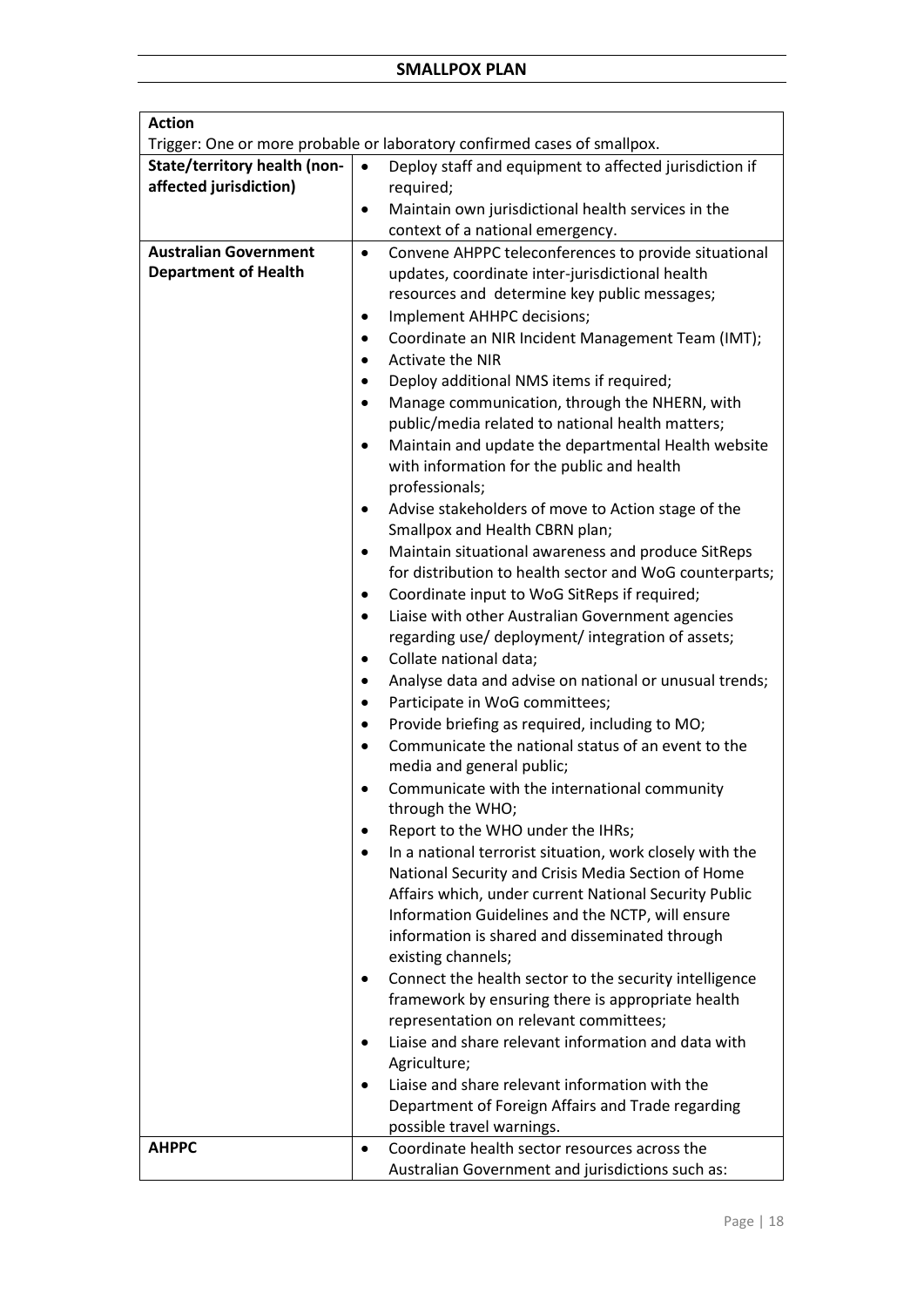## **SMALLPOX PLAN**

| <b>Action</b> |                                                                           |
|---------------|---------------------------------------------------------------------------|
|               | Trigger: One or more probable or laboratory confirmed cases of smallpox.  |
|               | hospital bed capacity for treatment and/or                                |
|               | isolation or quarantine;                                                  |
|               | health workforce capacity;<br>٠                                           |
|               | health equipment and supplies.                                            |
|               | Develop a consistent national approach to:                                |
|               | surge and shift arrangements;                                             |
|               | specialist, critical care management and operating<br>suite availability. |
|               | Provide advice on:                                                        |
|               | specific treatments e.g. vaccine;<br>$\circ$                              |
|               | disposal of bodies and contaminated articles;<br>$\circ$                  |
|               | mental health support.<br>$\circ$                                         |
|               | Provide high level strategic advice to WoG committees                     |
|               | on the coordination of national health response;                          |
|               | Plan for an ongoing demand for medical services                           |
|               | late in the response and into the recovery stage.                         |
| <b>CDNA</b>   | Convene teleconferences to provide specialist<br>$\bullet$                |
|               | assistance and coordinate public health actions;                          |
|               | Provide technical, public health and policy advice to<br>$\bullet$        |
|               | AHPPC.                                                                    |
| <b>PHLN</b>   | Undertake laboratory testing for the variola virus;<br>$\bullet$          |
|               | Support smaller jurisdictional laboratories as needed;                    |
|               | Share information regarding the situation and issues                      |
|               | relevant to laboratory testing for the incident.                          |
| <b>ABLN</b>   | Deploy/use/advise appropriately protected emergency<br>$\bullet$          |
|               | service personnel to collect samples and transport                        |
|               | them in a safe manner consistent with relevant                            |
|               | regulations and maintaining chain of custody.                             |
| <b>NCCTRC</b> | Deploy AUSMAT teams if required.                                          |

## *Table 4: PRIORITY HEALTH ACTIVITIES BY STAGE - STANDDOWN*

| <b>Standdown</b><br>Trigger: All consequence management actions requiring national coordination have been |                                                                                                                                                                                                                                                                                                                                                                                                                                                             |  |
|-----------------------------------------------------------------------------------------------------------|-------------------------------------------------------------------------------------------------------------------------------------------------------------------------------------------------------------------------------------------------------------------------------------------------------------------------------------------------------------------------------------------------------------------------------------------------------------|--|
| completed                                                                                                 |                                                                                                                                                                                                                                                                                                                                                                                                                                                             |  |
| <b>AHPPC</b>                                                                                              | AHPPC will authorise the stand down of the<br>coordinated national health response when all<br>consequence management actions requiring national<br>coordination have been completed (acknowledging<br>recovery efforts will be occurring and potentially<br>ongoing) and there is no likelihood of any additional<br>immediate tasking;<br>Debrief health authorities of the Smallpox Plan<br>(disseminate post activation report and<br>recommendations). |  |
| <b>Australian Government</b>                                                                              | Communicate change of stage to stakeholders;<br>$\bullet$                                                                                                                                                                                                                                                                                                                                                                                                   |  |
| <b>Department of Health</b>                                                                               | Transition Health assets and arrangements to business<br>as usual.                                                                                                                                                                                                                                                                                                                                                                                          |  |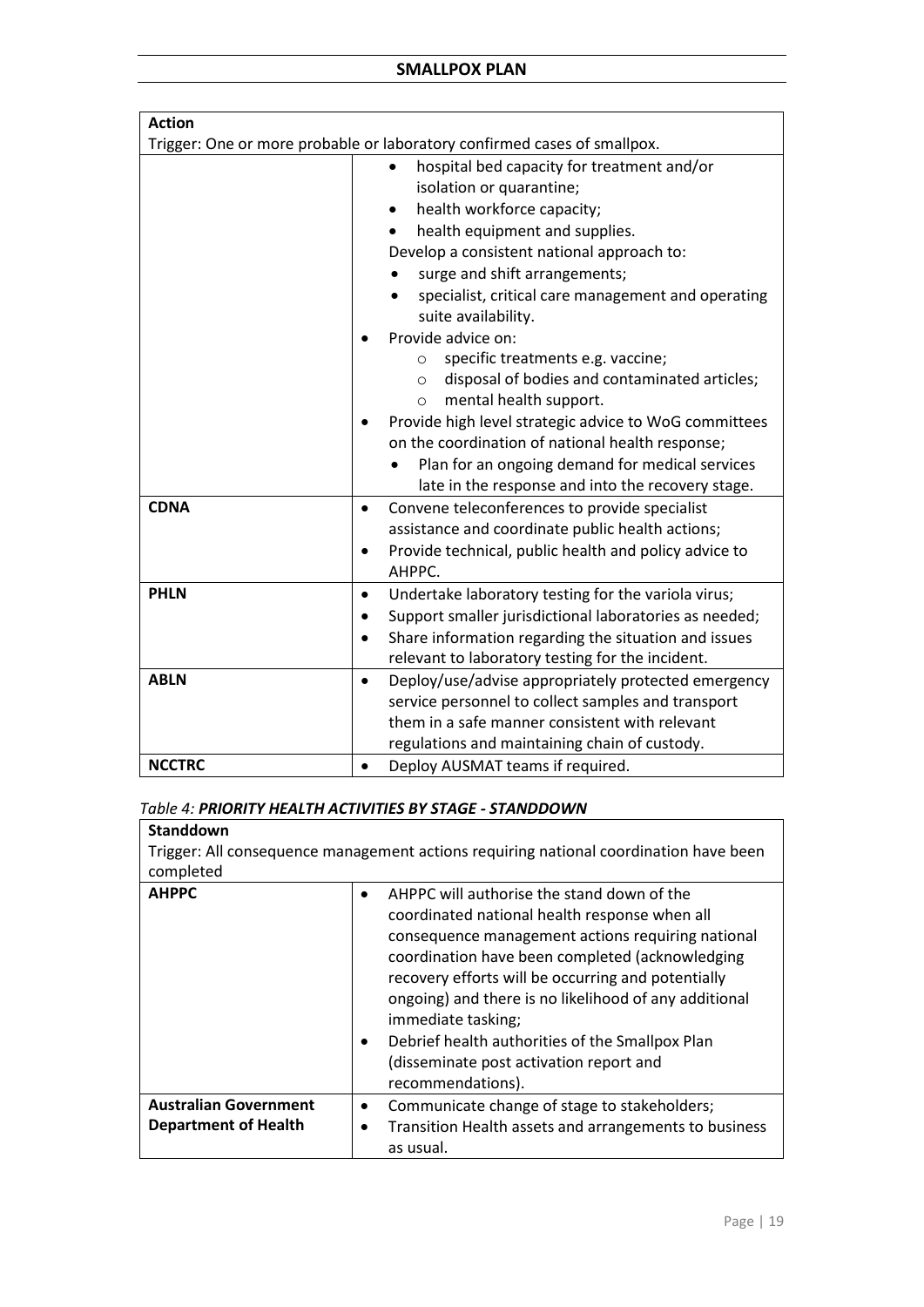## <span id="page-19-0"></span>*3.7 Recovery*

It is possible that an affected jurisdiction, which has managed an incident without external support for the acute response, may require health support during the recovery phase. This may be accessible through the Smallpox Plan.

## *Table 5: PRIORITY HEALTH ACTIVITIES BY STAGE - RECOVERY*

| <u>UDIE J. FNIUNITI HLALIH ACHVIHLJ DI JIAUL - NLCUVLNI</u>                                    |                                                                  |  |
|------------------------------------------------------------------------------------------------|------------------------------------------------------------------|--|
| <b>Recovery</b>                                                                                |                                                                  |  |
| Trigger: Commences with Action stage                                                           |                                                                  |  |
| Recovery following a smallpox incident is a shared national and jurisdictional responsibility, |                                                                  |  |
| with the bulk of activities being delivered by jurisdictions.                                  |                                                                  |  |
| <b>State/territory health</b>                                                                  | Identify resources deployed or consumed in the<br>$\bullet$      |  |
| authority                                                                                      | response (on replenishment of cache);                            |  |
|                                                                                                | Repatriate casualties to home jurisdictions (refer to<br>۰       |  |
|                                                                                                | EMA statement about transport);                                  |  |
|                                                                                                | Provide health support for site decontamination;<br>۰            |  |
|                                                                                                | Undertake operational debriefing and development of<br>$\bullet$ |  |
|                                                                                                | post activation report and recommendations;                      |  |
|                                                                                                | Deliver mental health services;<br>$\bullet$                     |  |
|                                                                                                | Facilitate support to ongoing governmental coronial<br>۰         |  |
|                                                                                                | and criminal investigations.                                     |  |
| <b>Australian Government</b>                                                                   | Coordinate support for ongoing health recovery<br>$\bullet$      |  |
| <b>Department of Health</b>                                                                    | processes as needed;                                             |  |
|                                                                                                | Coordinate repatriation of deployed medical teams and<br>۰       |  |
|                                                                                                | their equipment (EMA if deployed under                           |  |
|                                                                                                | COMDISPLAN);                                                     |  |
|                                                                                                | Identify resources deployed or consumed in the<br>$\bullet$      |  |
|                                                                                                | response (on replenishment of cache);                            |  |
|                                                                                                | Provide health support for site decontamination;<br>۰            |  |
|                                                                                                | Undertake operational debriefing and development of<br>۰         |  |
|                                                                                                | post activation report and recommendations;                      |  |
|                                                                                                | Deliver mental health services.<br>$\bullet$                     |  |
| <b>AHPPC</b>                                                                                   | Coordinate support for ongoing health recovery<br>۰              |  |
|                                                                                                | processes as needed;                                             |  |
|                                                                                                | Debrief health authorities on use of the Smallpox Plan;<br>۰     |  |
|                                                                                                | Disseminate post activation report and<br>$\bullet$              |  |
|                                                                                                | recommendations and seek comment;                                |  |
|                                                                                                | Make changes to plans and arrangements as required.              |  |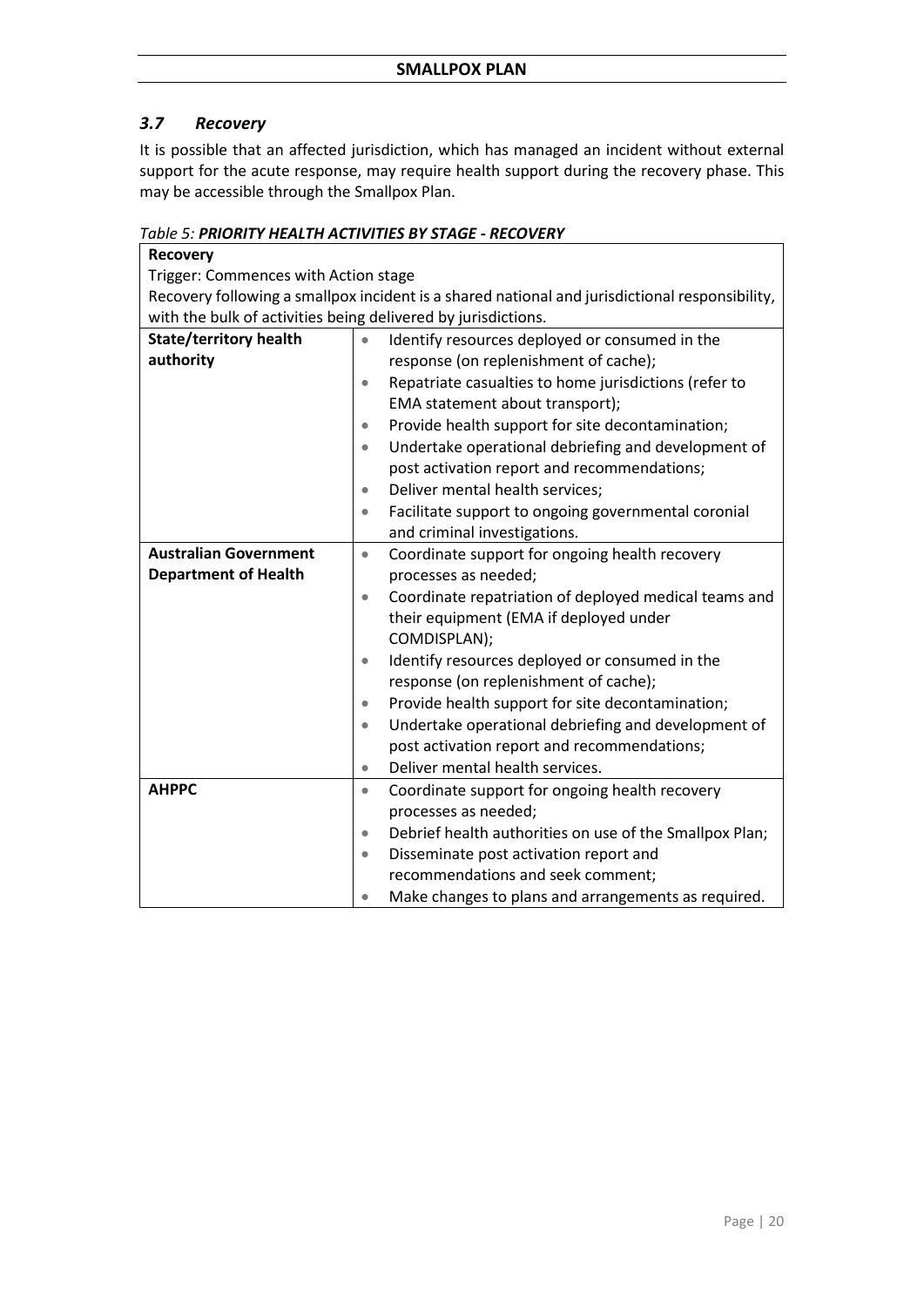## <span id="page-20-0"></span>**4 Communications**

Communications will be an important component of managing an outbreak of smallpox, particularly as the deliberate nature of a release is likely to cause considerable public concern.

While responsibility for communications with the public about the incident itself, management of cases and public health arrangements will lie with the jurisdiction, the high significance of even one case of smallpox will mean public messaging should be coordinated with Australian Government agencies from the outset. Like other aspects of the response, communications related to health activities or issues are likely to be only one part of the government communications message.

Sharing of information with domestic counterparts will follow normal arrangements, as set out in the Health CBRN Plan. The strong likelihood of deliberate release means there may be limitations in what may be shared, both with counterparts and with the public, due to forensic investigations and national security concerns.

International interest in any case of smallpox will be intense. Communication with the WHO and other international parties will be the responsibility of Health and other Australian Government agencies. As a state party to the IHRs Australia is required to immediately notify the WHO of any confirmed case of smallpox.

Please refer to the Health CBRN Plan for the overarching communication response.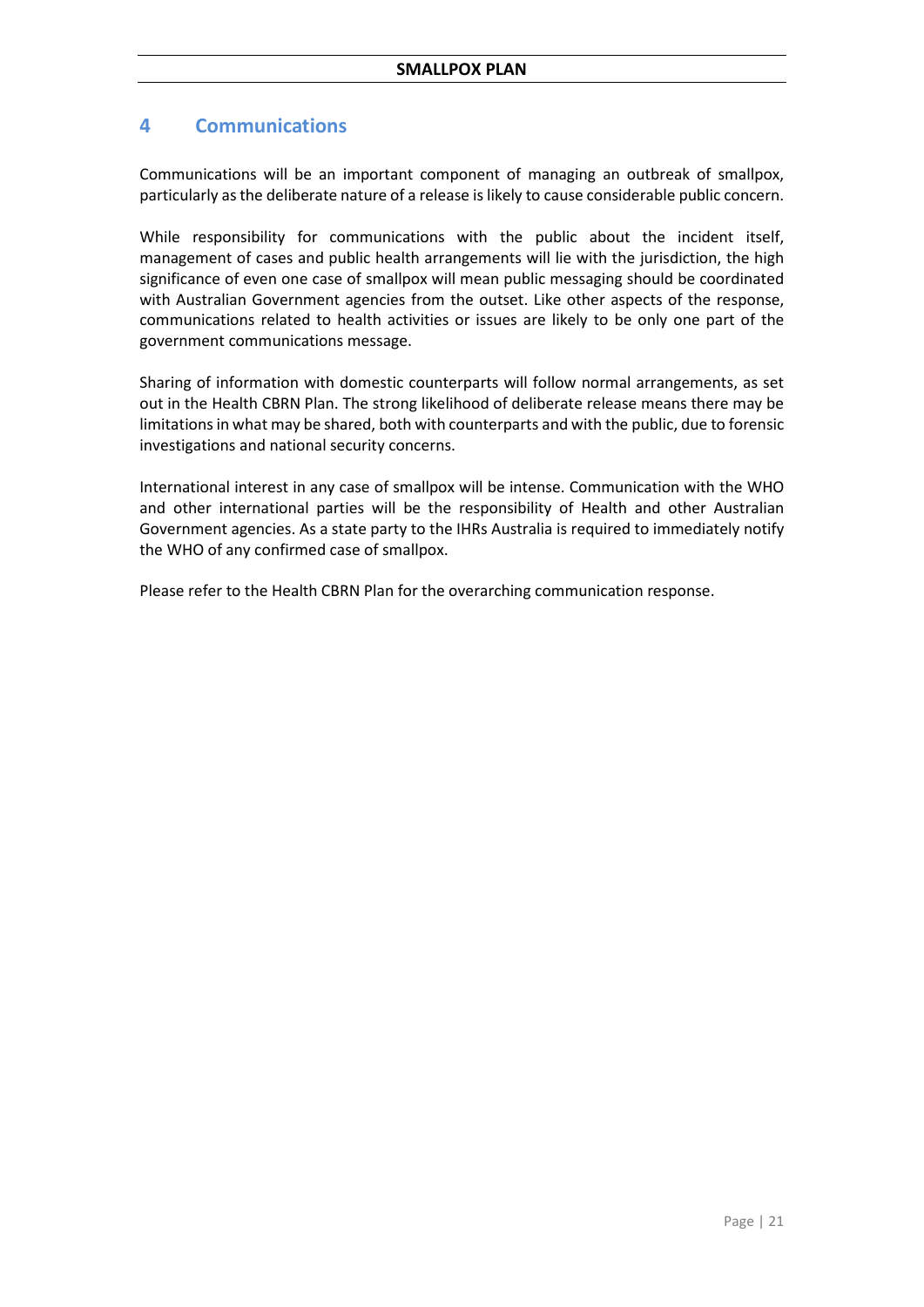## <span id="page-21-0"></span>**5 Using this plan**

## <span id="page-21-1"></span>*5.1 Relationships with other plans*

The highest level health sector emergency plan is the *National Health Emergency Response Arrangements 2009* (NatHealth Arrangements), which broadly sets out how the Australian Government and state and territory governments will work together to manage health emergencies. The NatHealth Arrangements sets out four plans, which have been developed to manage health emergencies of different types. The Health CBRN Plan and the Smallpox Plan sit under the NatHealth Arrangements.



It is likely that the Smallpox Plan will operate concurrently with other national level plans. The most likely of these are the Emergency Response Plan for Communicable Disease Incidents of National Significance: National Arrangements (National CD Plan) and the NCTP and Handbook.

The AGCMF outlines the arrangements enabling the Australian Government's 'all hazards' crisis management approach, along a continuum of prevention, preparedness, response and recovery.

## <span id="page-21-2"></span>*5.2 Resilience*

A number of mechanisms and activities currently operate to support the resilience of our health system including the NMS.

The NMS is a strategic reserve of drugs, vaccines, antidotes and protective equipment. It is intended for use in the national response to a public health emergency which could arise from natural causes or terrorist activities. The items held have been stockpiled to increase Australia's level of self-sufficiency during a time of high global and domestic demand and service delivery pressures.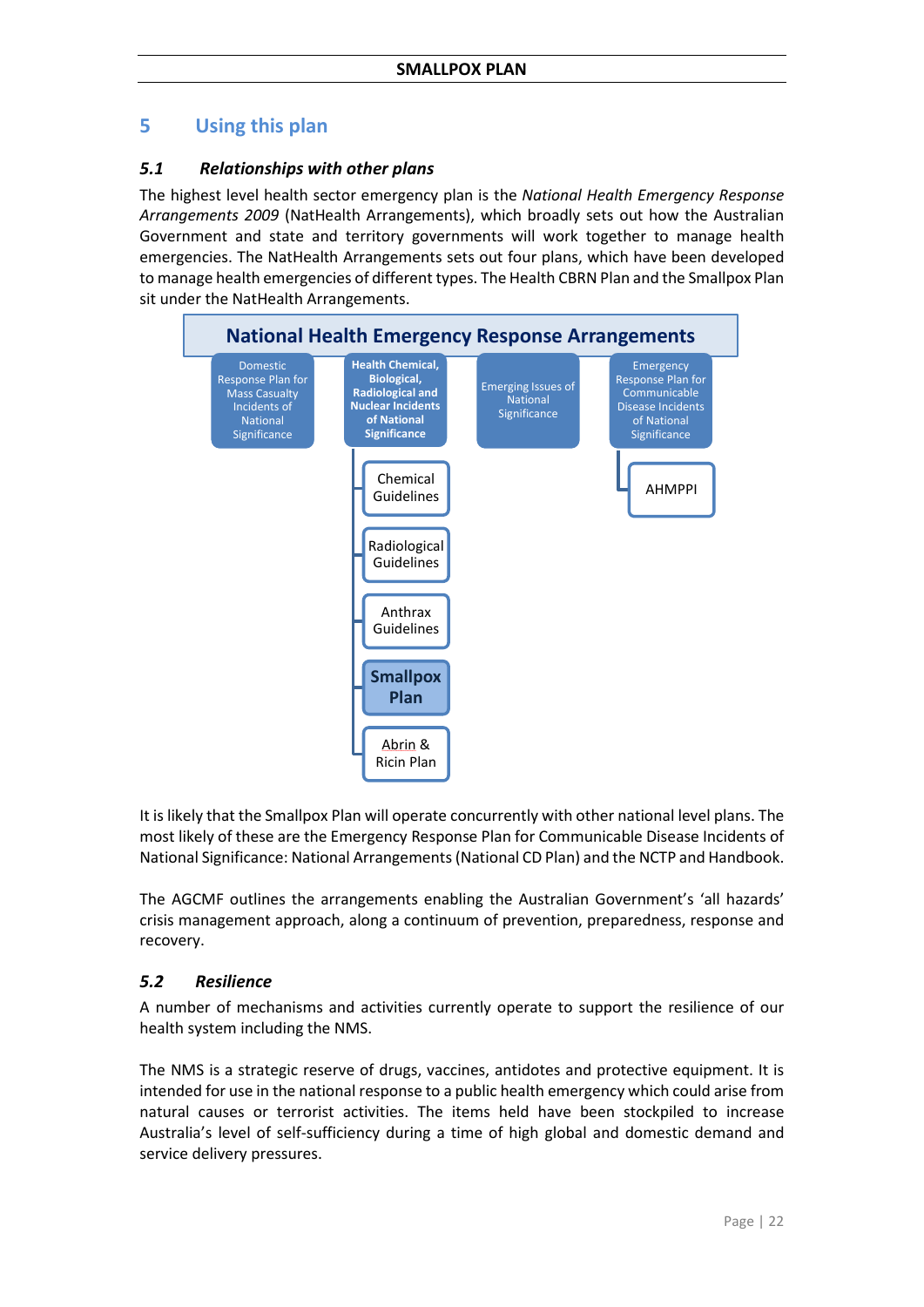*Note: Further information on resilience mechanisms can be found in the Health CBRN Plan.* 

## <span id="page-22-0"></span>*5.3 Plan administration*

## **PLAN EVALUATION**

Health will coordinate evaluation of the Smallpox Plan via:

- inclusion in national exercises; and
- inclusion in AHPPC exercises and drills.

Smallpox Plan exercises will have the following aims:

- to educate participating agencies and stakeholders about the response and Smallpox Plan processes, their roles and the roles of other agencies; and
- to refine and improve the Smallpox Plan processes.

## **PLAN REVIEW**

Health will coordinate periodic reviews and evaluation of the Smallpox Plan through the AHPPC. A major review will be conducted every five years. It will also be reviewed, if required, following activation of the plan or learnings from capability audits, exercise outcomes, and operations.

## <span id="page-22-1"></span>*5.4 Legislation and international obligations*

A list of legislation and international obligations which support the activities in this plan is available at annex five.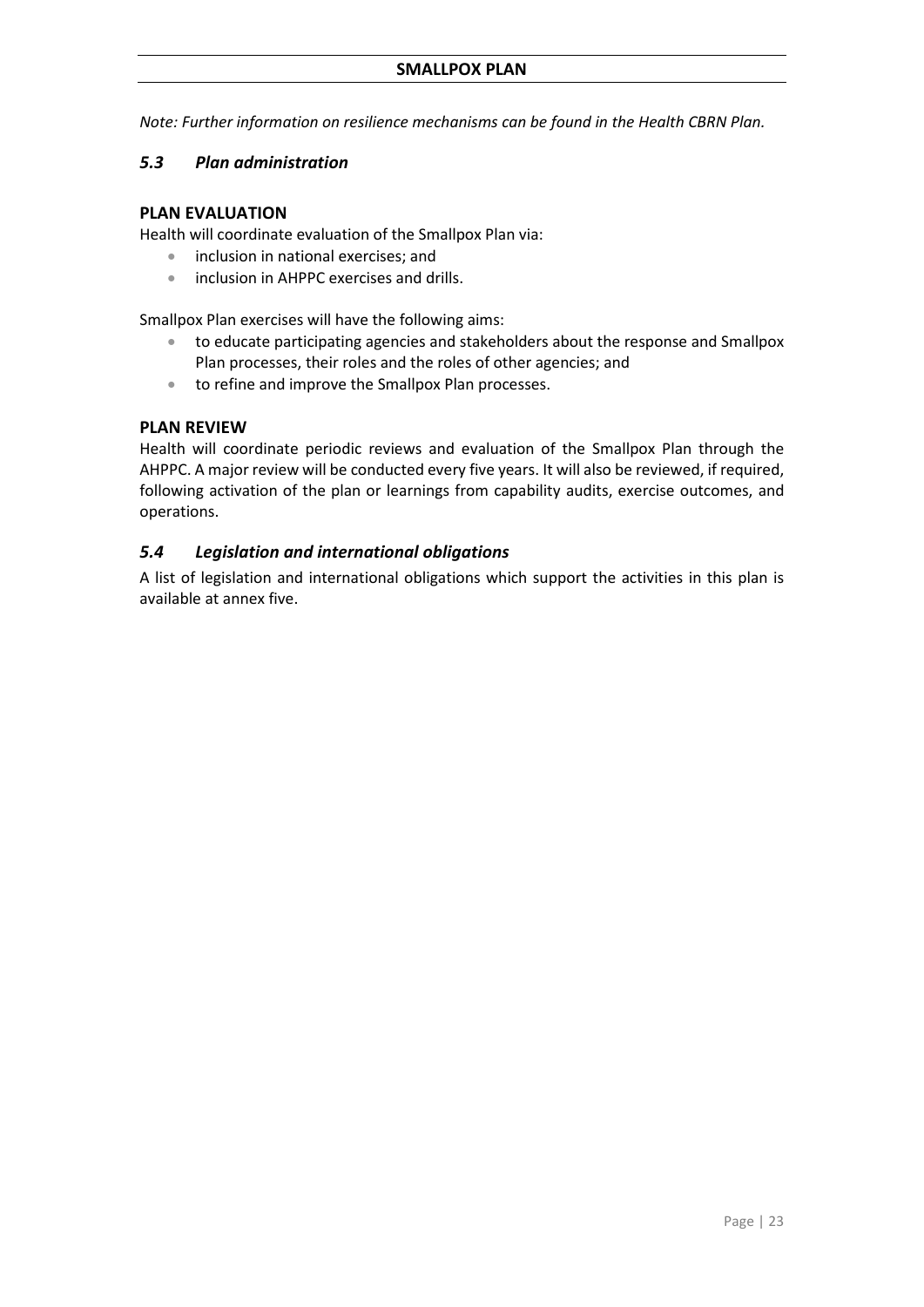## <span id="page-23-0"></span>**Annex 1: Smallpox Summary**

## SMALLPOX

#### *Identification*

- A systemic viral disease presenting with a characteristic skin eruption. Preceding the appearance of the rash is a prodrome of sudden onset, with high fever ≥38 °C, malaise, headache, prostration, severe backache, and occasional abdominal pain and vomiting.
- After 2–4 days, the fever fades and a deep seated rash develops in which individual lesions containing infectious virus progresses through successive stages of macules, papules, vesicles, pustules and then crusted scabs. The lesions have a characteristic peripheral (centrifugal) distribution (including the palms and soles). Lesions are usually well circumscribed and at the same stage of development in a given area. There is usually no surrounding inflammatory flare.

## *Infectious agent*

• Variola virus, a species of *Orthopoxvirus*

#### *Occurrence*

- Formerly a worldwide disease, no known human cases has been reported or has occurred since 1977.
- Global eradication was certified by the World Health Organization (WHO) in 1979 and sanctioned by the World Health Assembly (WHA) in May 1980.

## *Mode of Transmission*

- Infection usually occurs via the respiratory tract (droplet spread) or skin inoculation. The conjunctivae or the placenta are occasionally the portals of entry.
- Deliberate release.

## *Incubation period*

• From 7–17 days. Most commonly 12–14 days to onset of prodromal illness and 2–4 days more to onset of rash.

## *Period of Communicability*

• From the time of the development of the earliest rash lesions to disappearance of all scabs; about 3 weeks. The risk of transmission appears to be highest in the first week after the appearance of the earliest lesions, through droplets from the oropharyngeal enanthem and subsequent oropharyngeal excretion of virus.

#### *Susceptibility*

• Susceptibility among the unvaccinated is universal.

#### *Methods of control*

- Control of Smallpox is based on the identification and isolation of cases, vaccination of contacts and those living in the immediate vicinity (ring vaccination), surveillance of contacts (including daily monitoring of temperature), and isolation of those contacts in whom the fever develops.
- Because of the relatively long period of incubation for smallpox, vaccination within a 3 day period after exposure prevents or attenuates clinical illness.

#### *Security Sensitive Biological Agent*

- Smallpox is a Tier 1 Security Sensitive Biological Agent (SSBA) under the *National Health Security Act* and requires storage in a Physical Containment (PC) 4 Laboratory.
- The list of SSBAs defines which biological agents are of security concern. Tier 1 agents on the list of SSBAs are those agents that pose the highest level of biosecurity risk.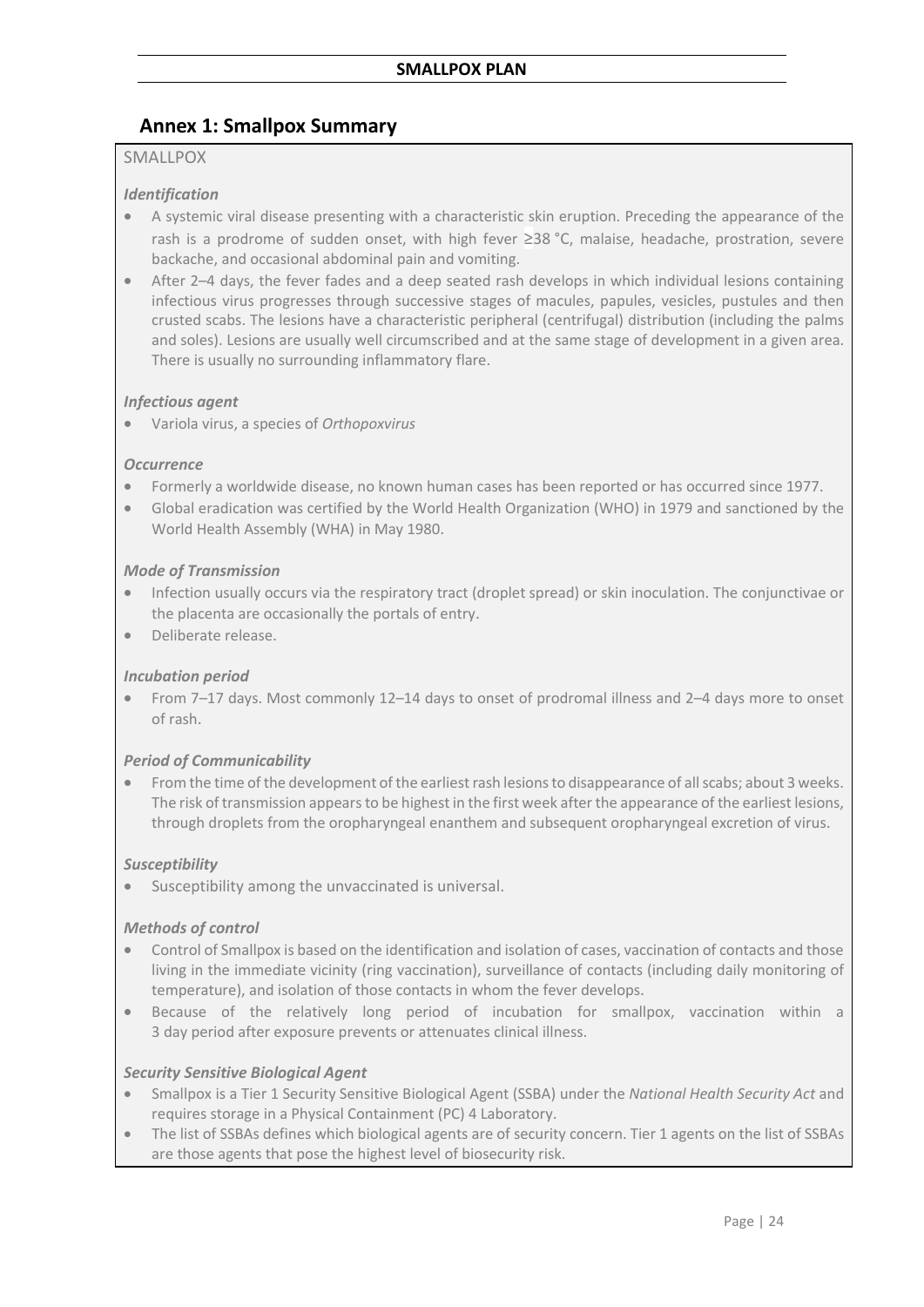## <span id="page-24-0"></span>**Annex 2: Smallpox – Public Health Priority**

The following advice is a brief overview of a public health response. For more comprehensive public health advice, please refer to the Smallpox SoNG.

## *Public Health Priority*

**URGENT** - Respond to suspected, probable and confirmed cases immediately.

Smallpox has been eradicated as a naturally occurring infectious illness, with no known animal vector. The last naturally acquired case of smallpox in the world occurred in October 1977. Global eradication was certified by the WHO in 1979 and sanctioned by the World Health Assembly (WHA) in May 1980.

The re-introduction of smallpox would constitute a PHEIC under the IHRs. States party to the IHRs are required to immediately notify the WHO of any confirmed case of smallpox.

Routine smallpox vaccination of the Australian public ceased in the early 1970s. With waning immunity, susceptibility to infection is likely to be almost universal.

Any new cases of smallpox would likely be the result of either:

- a bioterrorism or bio-crime attack involving the deliberate infection of a person or the deliberate release of the virus into the environment, which will require an immediate response to control the outbreak and to protect the public from any additional release; or
- an unintentional infection in a laboratory (there are only two WHO approved virus research and repository laboratories, which are the Centre for Disease Control and Prevention (CDC) in Atlanta, Georgia, USA and the State Research Centre of Virology and Biotechnology, Novosibirsk, Russia).

## *Actions in the event of a suspected case*

The aim of a response is to isolate the infectious case and create a barrier of immune persons around the case (ring vaccination). Post exposure vaccination may prevent or modify disease. The following actions should be undertaken as soon as possible:

- vaccinate first responders (healthcare and emergency workers who may come into contact with a smallpox case or specimens); *Note: there is no clear evidence of the time it takes for maximum antibody levels to be achieved. If vaccinated with ACAM2000 the protective immunity should begin about six to eight days after vaccination. This is only achieved however if the vaccine process "took" and protective immunity began.*
- identify and isolate smallpox cases to prevent further disease spread;
- identify, vaccinate and monitor higher risk and lower risk primary contacts to prevent secondary cases; and
- identify, vaccinate and educate the household-like contacts of higher risk primary contacts to prevent tertiary cases.

This surveillance and isolation/quarantine strategy may be supplemented with large-scale vaccination, based on risk assessments. Targeted mass vaccination, in addition to the strategies listed above, is important if there are a large number of index cases or if there is a delay in commencing isolation/quarantine. Mass vaccination, of both affected and unaffected communities, may be undertaken.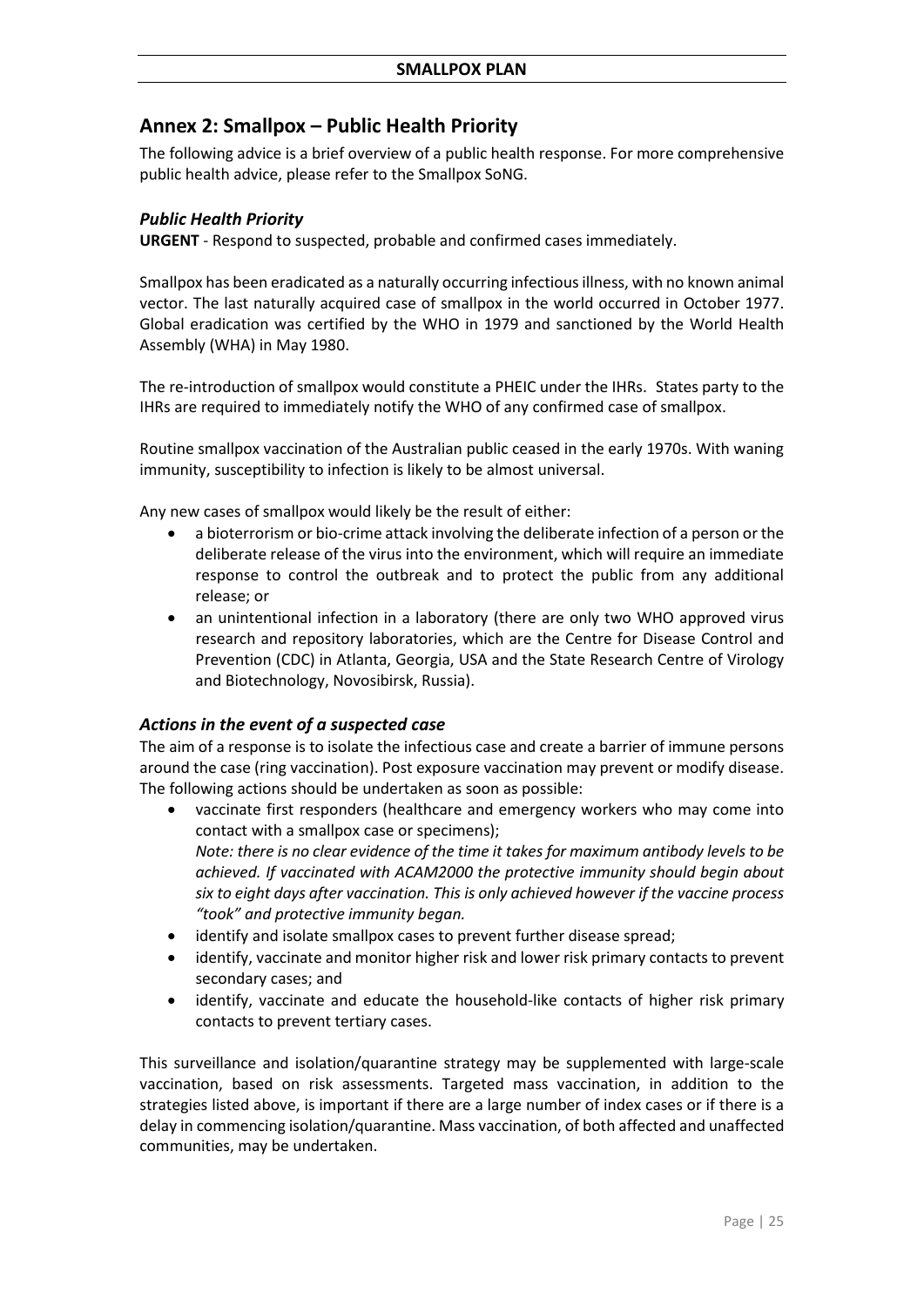## *Case Management*

Suspected, probable and confirmed cases should be immediately isolated and notified to the central state or territory Communicable Disease Branch, who will need to notify the NIR. The NIR should report to the WHO as soon as possible.

A follow-up investigation should begin on the same day as notification for all probable and confirmed cases. The level of response to suspected cases will depend on the level of suspicion after discussion with the NIR and the state Chief Human Biosecurity Officer.

## *Contact Management*

Identify primary contacts and categorise by their risk of developing infection.

- Identification of higher risk primary contacts is higher priority than identification of lower risk primary contacts.
- Prioritise identification of primary contacts exposed during the first seven to ten days of rash in the infectious case.

## *Potential for smallpox to be used as a biological weapon*

The manner in which biological agents are used or released is classified into four categories:

- **Biowarfare** refers to the military use of biological agents;
- **Bioterrorism** is the use, or threatened use, of biological agents to intimidate or coerce a government, civilian populations or persons, to further political or social objectives;
- **Biocrime** refers to the use, or threatened use, of biological agents to further individual objectives. Examples of biocrimes include acts such as the deliberate infection or intoxication of individuals with intent to harm, incapacitate or intimidate; and
- **Bioaccident,** which is the unintentional release of a biological agent. The policing response to a release of a biological weapon may differ depending on the manner in which it is used. For example, a coordinated bioterrorist event may evoke a coordinated police response across multiple jurisdictions, whereas an isolated biocrime event may only require a localised response.

For research purposes, variola virus has been retained in two secure facilities in Russia and the USA. Unauthorised access to the virus is extremely unlikely. If it were released, variola virus is considered one of the most dangerous viruses. With a population that is largely nonimmune, highly mobile, and living in densely populated urban areas, a release or intentional infection of one or more persons could conceivably lead to a national epidemic or global pandemic.

*Note: Annex three outlines some of the key aspects specific to the deliberate release of biological agents.*

## *Modelling the effects of an outbreak of smallpox*

In 2018, the Department of Health contracted the University of New South Wales to undertake modelling options that could mitigate the effects of an outbreak of smallpox on an Australian population with virtually no immunity to the virus.

The modelling considered a deliberate release of smallpox on the population of Sydney. The modelling concluded that without any intervention almost the entire population would be infected and 45% would die. An overall reproductive number of  $R_0$ =4.6 was estimated and vaccine coverage of 82% of the population would be required to control the epidemic.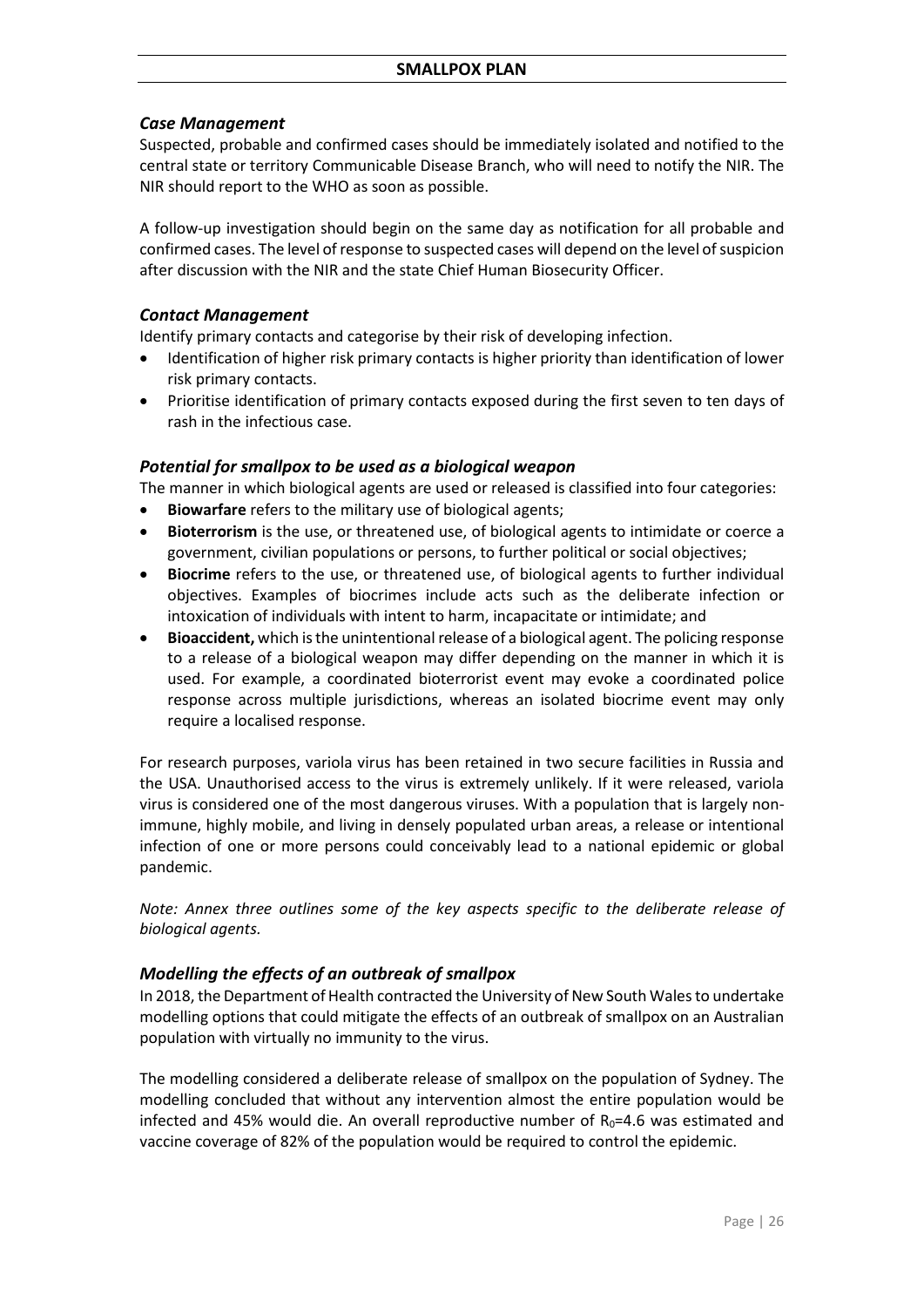A SEIR (a compartmental epidemic model – susceptible, exposed, infected, and recovered) model was modified for smallpox transmission which reproduced a smallpox outbreak accounting for immunosuppression and previously unvaccinated population.

The most effective strategy to contain the epidemic is ring vaccination of contacts, combined with rapid quarantine of all cases and exhaustive contact tracing. Mass vaccination is the next best option, but requires 82% of the population to be vaccinated if vaccine effectiveness is assumed to be 95%. The current quantity of vaccines in the NMS should be used as a stop gap measure to begin ring vaccination and protect health care workers however, plans will need to be in place to rapidly procure more vaccine.

Any delays in responding to a case of smallpox would severely impact the virus containment.

Facilities for isolation of the infected cases and a surge workforce to support thorough contact tracing, vaccination and quarantine of contacts is vital to containing epidemic. Rapid response time is critical and becomes even more critical when the initial infected number is higher.

The number of doses of vaccine needed will be dependent on:

- the initial number infected:
- how quickly the response starts;
- the percentage of infected cases which are isolated each day; and
- how many contacts are traced and vaccinated.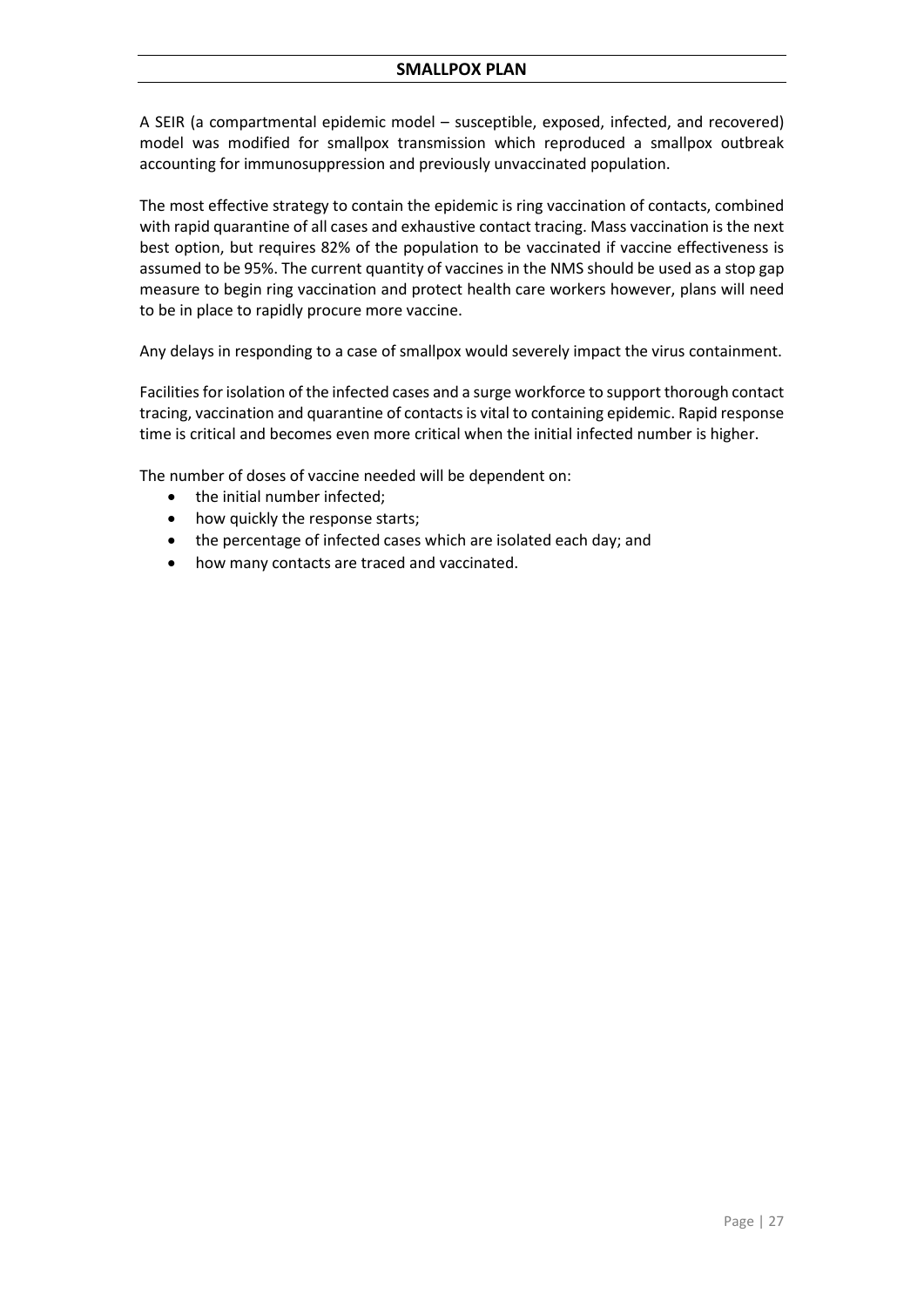## <span id="page-27-0"></span>**Annex 3: Infection Control**

These infection control procedures must be observed by all persons who are involved in the care of, or are in contact with, suspected, probable and confirmed cases of smallpox, including visitors to patients, ambulance personnel or health care staff. Wherever possible, visitors must be excluded from entering the patient's room. Exceptions to this may be considered only on a case-by-case basis for those who are essential to the patient's wellbeing e.g. in the case of patient who is a child.

All staff caring for a smallpox patient must be (recently or immediately) vaccinated against smallpox. Healthcare workers caring for the first cases of smallpox prior to the availability of smallpox vaccine are to wear full PPE when in the room with the case and it is recommended that these healthcare workers are provided with an infection control buddy to observe any breaches.

A risk assessment approach should be performed to assess the correct level of Personal Protective Equipment (PPE) for providing care to a suspected, probable or confirmed smallpox patient in accordance with the Australian guidelines for the prevention and control of infection.

During acute disease, the main hazards are:

- exposure to infectious droplets and bodily fluids;
- exposure to discarded dressings and other clinical waste; and
- exposure to clothing, sheets and towels that have been contaminated by infectious body fluids or shed scabs.

#### *Hand hygiene*

Strict hand hygiene with alcohol-based hand rub or disinfectant (liquid) soap should be carried out immediately before and after all episodes of care, including before putting on gloves and after removing gloves.

## *PPE*

Standard, contact and airborne precautions are required for all interaction with suspected, probable and confirmed cases of smallpox. At a minimum, PPE should include a fluid-resistant gown, gloves, eye protection and a p2/N95 mask. Aerosol generating procedures should be avoided whenever possible, but if considered to be essential then all skin and hair should be fully protected.

PPE must be used by health care workers (including vaccinated personnel) caring for any patients with suspected, probable or confirmed smallpox. At a minimum, PPE should include a fluid-resistant gown and protection of the hands and mucus membranes of the eyes, mouth and nose. All skin and hair should be fully protected if aerosol-generating procedures are being performed or likely to be required urgently.

## *Isolation and Restriction*

The ultimate goal of isolation is to prevent transmission of smallpox from a patient who is infectious (from onset of symptoms until all scabs have separated) to non-immune individuals, whilst maintaining an appropriate level of care and comfort for the patient and their carer's. All potential methods of patient isolation must be considered with these goals in mind.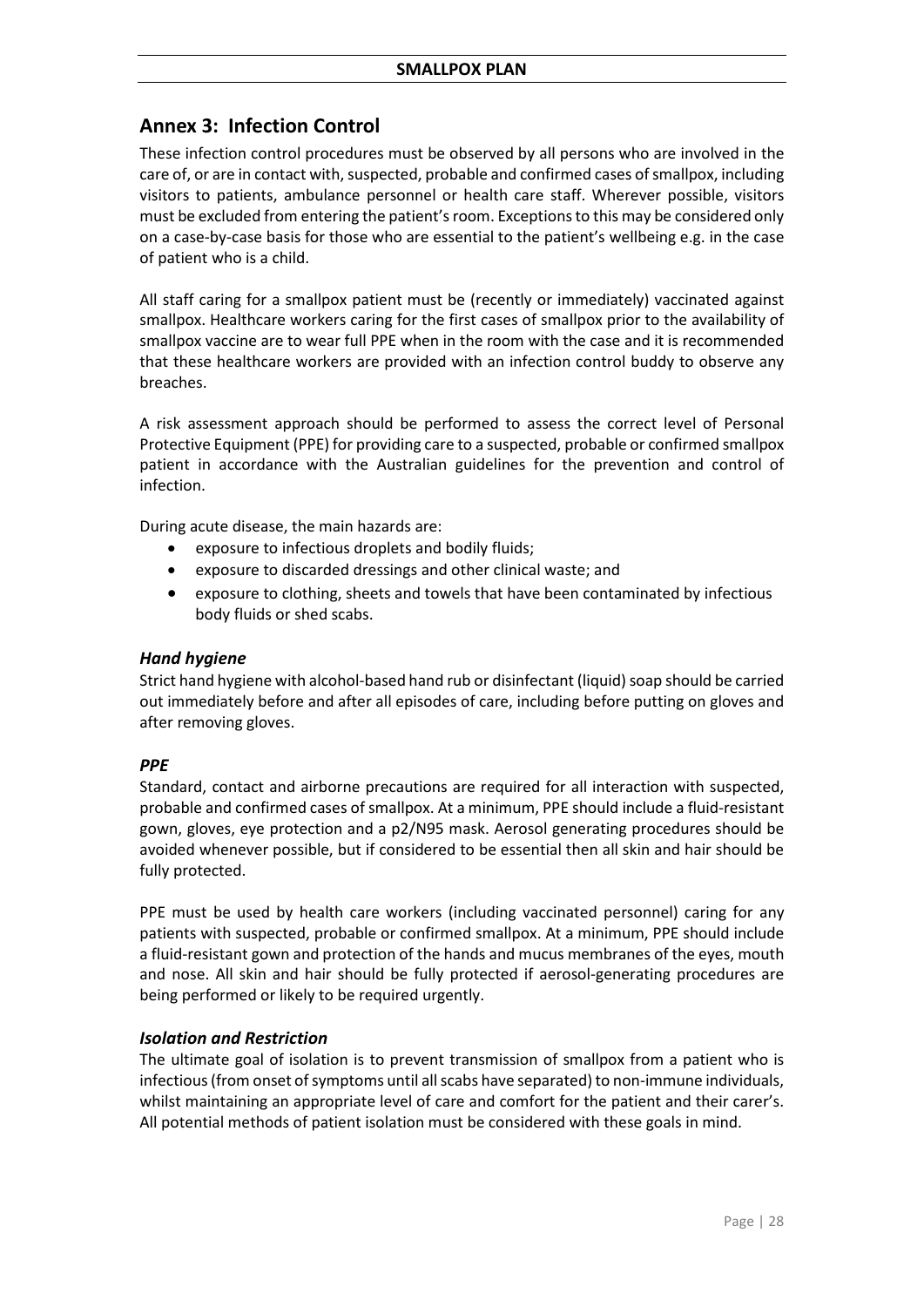## <span id="page-28-0"></span>**SMALLPOX PLAN**

Suspected, probable and confirmed cases, and any person (i.e. higher risk contact) who requires assessment to determine if they are a suspected case, should be immediately isolated and transferred to a state or territory designated isolation facility or hospital using appropriate infection control procedures. If hospital facilities are at capacity, suspected smallpox patients who do not require hospital care may be isolated in non-hospital facilities that do not have shared ventilation systems with other facilities. Cases should remain isolated until all scabs have separated or smallpox is excluded.

For further details and broader information on infection control please refer to the Smallpox SoNG and the [National Health and Medical Research Council \(NHMRC\)](https://www.nhmrc.gov.au/about-us/publications/australian-guidelines-prevention-and-control-infection-healthcare-2019) guidelines for the Prevention and Control of Infection in Healthcare (2019).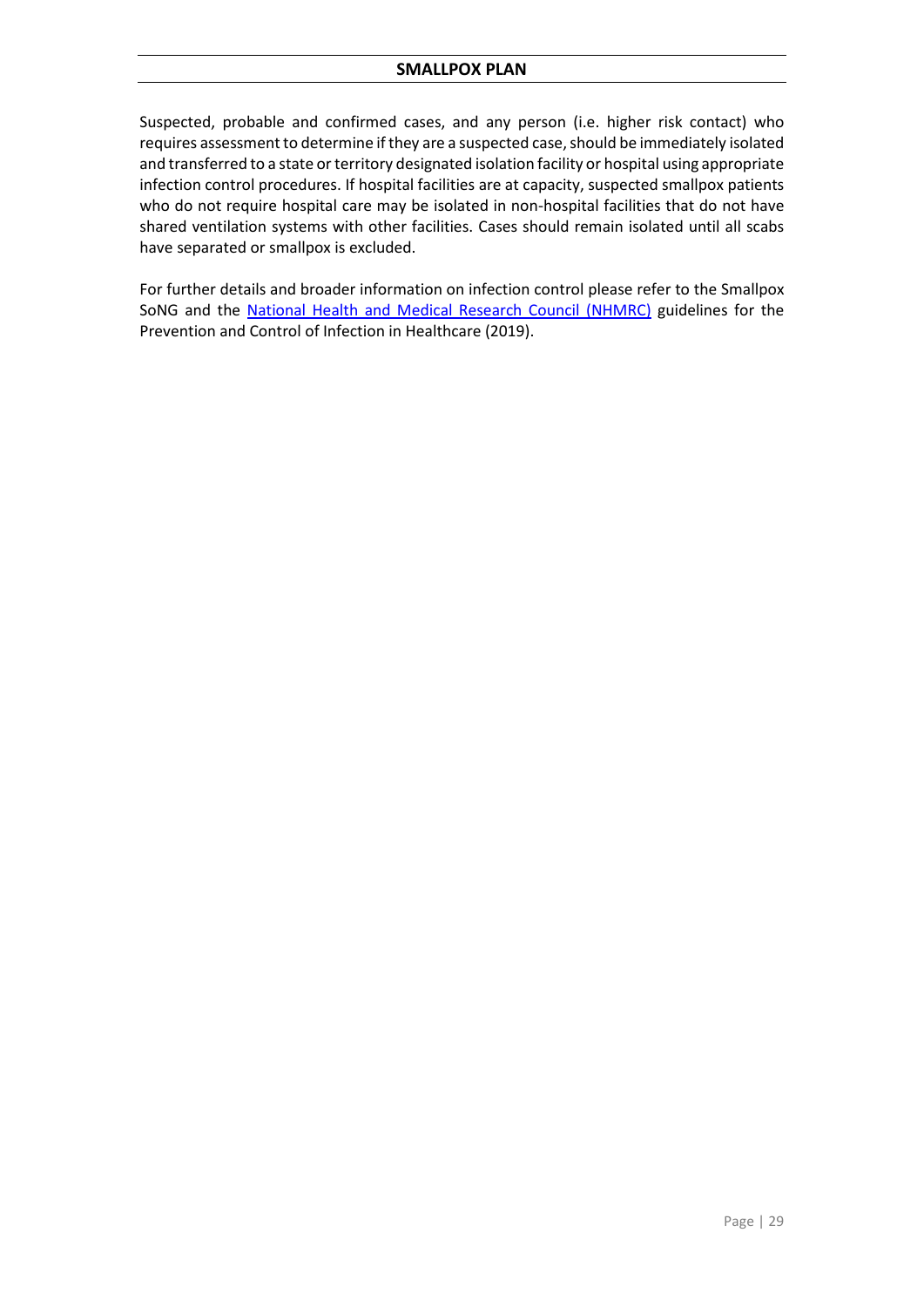## **Annex 4: Key aspects of biological agents**

## *Table 9: KEY ASPECTS OF BIOLOGICAL AGENTS*

| <b>Biological</b> | Biological materials for the purposes of this plan include toxins of                                                                                                                                                                                                                                                                                                                                                                                                                                                                                                                                                                                       |
|-------------------|------------------------------------------------------------------------------------------------------------------------------------------------------------------------------------------------------------------------------------------------------------------------------------------------------------------------------------------------------------------------------------------------------------------------------------------------------------------------------------------------------------------------------------------------------------------------------------------------------------------------------------------------------------|
|                   | natural origin or pathogens that cause disease in humans. This                                                                                                                                                                                                                                                                                                                                                                                                                                                                                                                                                                                             |
|                   | includes dangerous bacteria, viruses, fungi and biological toxins.                                                                                                                                                                                                                                                                                                                                                                                                                                                                                                                                                                                         |
|                   | Several biological agents/diseases could be adapted and used as                                                                                                                                                                                                                                                                                                                                                                                                                                                                                                                                                                                            |
|                   | terrorist weapons, including smallpox, anthrax, tularaemia, plague,                                                                                                                                                                                                                                                                                                                                                                                                                                                                                                                                                                                        |
| Health impact     | abrin, ricin and botulinum toxin.<br>Management of biological organisms which cause harm to humans,                                                                                                                                                                                                                                                                                                                                                                                                                                                                                                                                                        |
|                   | and the treatment of those affected is the essence of much of our<br>health system. The difference in an INS will be their deliberate use.<br>Many of the systems used to detect, assess and contain the natural<br>spread of organisms will be the same, however intelligence regarding<br>the intent of the perpetrators may also be important to identify source,<br>route of transmission and changes to the organism itself.                                                                                                                                                                                                                          |
|                   | Existing surveillance systems may need to be adapted to look for<br>specific patterns, symptoms or exposures in order to identify affected<br>individuals, such as large groups of unexplained cases or unexpected,<br>unusual or unseasonal incidents of disease. As smallpox has been<br>eradicated as a naturally occurring infectious illness, capacity to<br>recognise signs and symptoms of the disease will be low. Consideration<br>of smallpox as a potential cause of illness will also be unlikely. If a<br>threat is received or a case identified, communication activities will be<br>important to raise awareness within the health sector. |
|                   | There will be a delay before individuals show symptoms related to<br>exposure to most biological agents. This may lead to considerable<br>spread of the organism before identification and containment.                                                                                                                                                                                                                                                                                                                                                                                                                                                    |
| Dispersal method  | Deliberate dispersal of a biological agent could involve the release of<br>the agent, or the intentional infection of one or more persons.                                                                                                                                                                                                                                                                                                                                                                                                                                                                                                                 |
|                   | Deliberate release may produce different epidemiologic patterns to<br>natural outbreaks. Well planned aerosolised release of an agent may<br>produce large numbers of cases with clustered onsets, even in the<br>absence of person-to-person transmission. Establishing epidemiologic<br>association amongst these cases could be problematic, depending on<br>the site and extent of biological agent dispersion.<br>Unlike other<br>incidents there may be no defined incident site.                                                                                                                                                                    |
|                   | If introduced through infected persons, the origin of the biological<br>agent (index case) and the extent of the outbreak could probably be<br>tracked using standard epidemiologic and laboratory methods.                                                                                                                                                                                                                                                                                                                                                                                                                                                |
| Key documents     | <b>Health CBRN Plan.</b><br>$\bullet$                                                                                                                                                                                                                                                                                                                                                                                                                                                                                                                                                                                                                      |
|                   | Smallpox Plan.<br>$\bullet$                                                                                                                                                                                                                                                                                                                                                                                                                                                                                                                                                                                                                                |
|                   | Smallpox Laboratory Case Definitions (LCD) and the Smallpox<br>$\bullet$<br>Series of National Guidelines (SoNGs) for clinical and public health<br>management.                                                                                                                                                                                                                                                                                                                                                                                                                                                                                            |
|                   | Guidelines for Epidemiological Investigation of multi-jurisdictional                                                                                                                                                                                                                                                                                                                                                                                                                                                                                                                                                                                       |
|                   | outbreaks that are potentially foodborne.                                                                                                                                                                                                                                                                                                                                                                                                                                                                                                                                                                                                                  |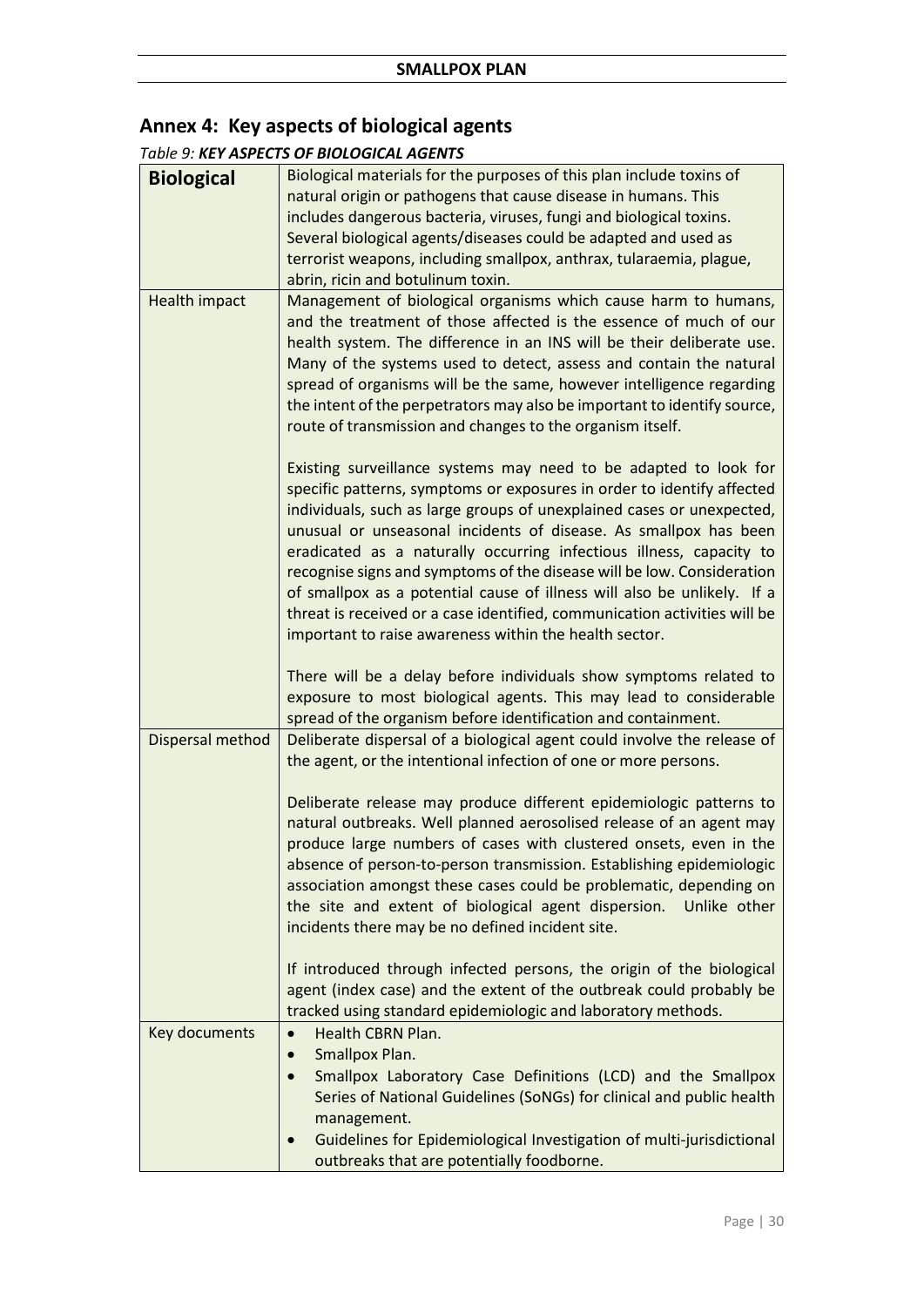## <span id="page-30-0"></span>**Annex 5: Legislation and international obligations**

## *International Health Regulations 2005 (IHR)*

As a signatory to the IHR, Australia is expected to establish systems to effectively manage public health threats and strengthen and maintain the capacity to detect, report and respond to public health events. The aim of these preparations is to help the international community prevent and respond to acute public health risks that have the potential to cross borders and threaten people worldwide.

Under the IHR each country has a designated National Focal Point which can be used to share information about significant public health issues and provides the central point of coordination with WHO on all matters related to the IHR.

Under the IHR, the WHO has established case definitions for the following four critical diseases which are deemed always to be unusual or unexpected and may have a serious public health impact and must always be notified to WHO in all circumstances:

- smallpox;
- poliomyelitis due to wild type poliovirus;
- human influenza caused by a new subtype; and
- severe acute respiratory illness.

## *National Health Security Act 2007*

Australia implements the requirements of the IHR through the *NHSA 2007* and the *National Health Security Regulations 2018*. These support the sharing of public health information between the Australian and State and Territory Governments, establishes the SSBA Scheme and ties Australia into a global system of reporting and notification of incidents.

#### *National Health Security Agreement*

The National Health Security Agreement provides the mechanisms to enable cooperation at all levels of Australian government to achieve enhanced surveillance and information exchange to support this objective. Health is the nationally competent authority under the IHR.

#### *Biosecurity Act 2015*

The *Biosecurity Act 2015* commenced on 16 June 2016 and fully replaced the *Quarantine Act 1908* in managing human biosecurity risks at Australia's international borders. This Act provides a modern, flexible framework to manage biosecurity risks posed by international movements of people, goods and conveyances. Powers relating to human biosecurity under the Biosecurity Act are focused on Listed Human Diseases. Smallpox is one of these.

#### *Australian Counter-terrorism laws*

The key legislation relating to counter-terrorism powers includes the:

- Constitution (section 51 Powers of the Parliament);
- *Criminal Code Act 1995* (Cth);
- *Crimes Act 1914* (Cth);
- *Australian Security Intelligence Organisation Act 1979* (Cth); and
- *Defence Act 1903* (Cth).

Each state and territory has enacted its own legislation regarding counter-terrorism powers within that jurisdiction.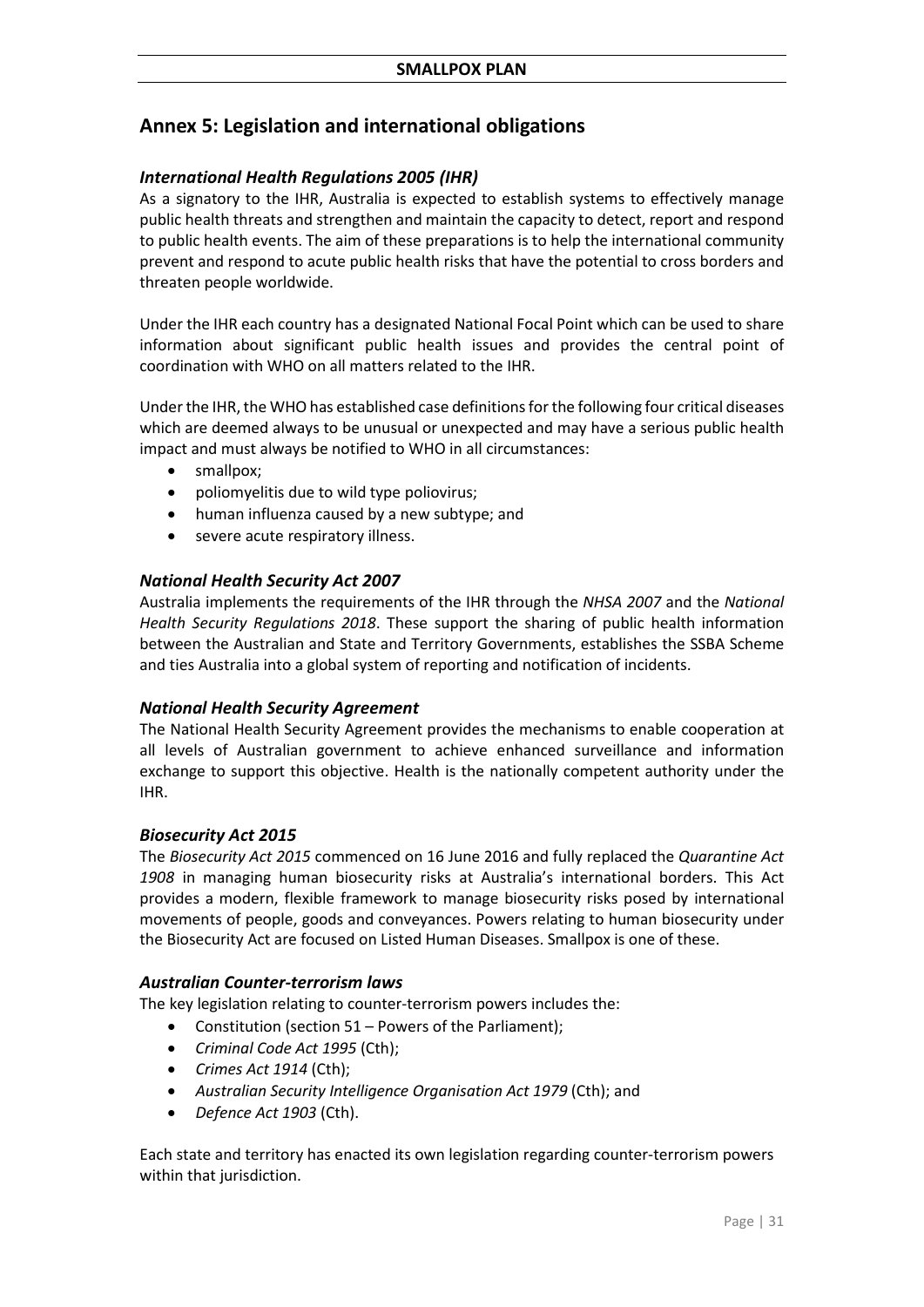Information on Australia's counter-terrorism laws can be found on the **National Security** [Website.](http://www.nationalsecurity.gov.au/)

## *Biological and Toxin Weapons Convention*

The SSBA Regulatory Scheme contributes to fulfilment of Australia's obligations under the Convention on the Prohibition of the Development, Production and Stockpiling of Bacteriological (Biological) and Toxin Weapons and on their Destruction and UN Security Council Resolution 1540.

## *The Australian Safeguards and Non-proliferation Office (ASNO)*

ASNO ensures Australia meets its international obligations in relation to nuclear and chemical weapons, and supports Australian obligations in relation to biological weapons.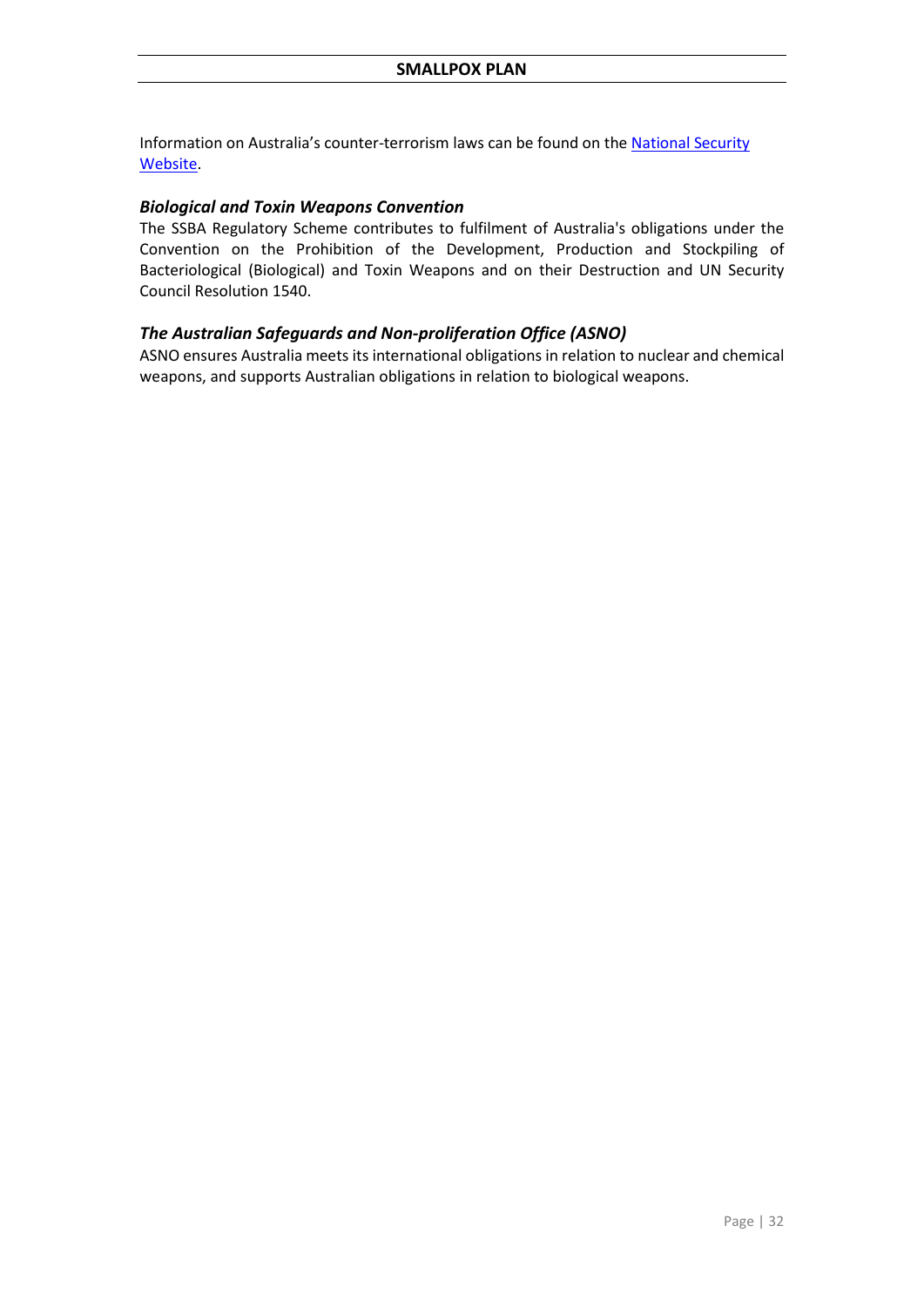# <span id="page-32-0"></span>**Annex 6: Glossary and Definitions**

| <b>Australian (Counter)</b><br><b>Bioterrorism Laboratory</b><br><b>Network (ABLN)</b> | The ABLN brings together laboratory experts from public<br>health and law enforcement sectors to strengthen national<br>enhance coordination of detection,<br>and<br>capacity<br>identification and response to biological agents of security<br>concern.<br>The ABLN has representatives from key public health                                                         |
|----------------------------------------------------------------------------------------|--------------------------------------------------------------------------------------------------------------------------------------------------------------------------------------------------------------------------------------------------------------------------------------------------------------------------------------------------------------------------|
|                                                                                        | laboratories in Victoria, Queensland, Western Australia,<br>South Australia and New South Wales. Also represented<br>are AAHL, DSTG and Technical and Forensic Intelligence,<br>AFP. New Zealand attends in an observer capacity.                                                                                                                                        |
| <b>Affected jurisdiction</b>                                                           | A state or territory where a CBRN incident has occurred (or<br>is expected to occur).                                                                                                                                                                                                                                                                                    |
| <b>Australian Government Crisis</b><br><b>Committee (AGCC)</b>                         | The primary forum for coordinating the Australian<br>Government response to a major incident including<br>consolidating information and coordinating information<br>and<br>exchange,<br>advising<br>ministers<br>coordinating<br>implementation of ministerial decisions and coordinating<br>with states and territories to implement additional<br>measures if needed.  |
| <b>Australian Health Protection</b><br><b>Principal Committee (AHPPC)</b>              | peak national health emergency management<br>The<br>committee, with the authority to plan, prepare and<br>coordinate the national Health response to significant<br>incidents.                                                                                                                                                                                           |
| <b>Biological Agent</b>                                                                | A micro-organism which causes disease in man, plants, or<br>animals or causes the deterioration of material.                                                                                                                                                                                                                                                             |
| <b>Casualties</b>                                                                      | The human impact of a disaster or emergency presented<br>in the form of numbers of people killed, injured, sick,<br>missing or homeless.                                                                                                                                                                                                                                 |
| <b>CBRN</b>                                                                            | Chemical, Biological, Radiological or Nuclear                                                                                                                                                                                                                                                                                                                            |
| <b>CBRNINS</b>                                                                         | Chemical, Biological, Radiological or Nuclear Incident of<br>National Significance.                                                                                                                                                                                                                                                                                      |
| Command                                                                                | Refers to the direction of members and resources of an<br>agency/organisation in the performance of the<br>agency/organisation's roles and tasks. Authority to<br>command is established by legislation or by agreement<br>within the agency/organisation. Command relates to<br>agencies/organisations only, and operates vertically within<br>the agency/organisation. |
| <b>Communicable Diseases</b><br><b>Network Australia (CDNA)</b>                        | A standing-committee of AHPPC responsible for national<br>public health coordination of communicable disease<br>surveillance, prevention and control. CDNA provides policy<br>advice on the control of communicable disease and liaises<br>with other regional communicable disease agencies and<br>programs.                                                            |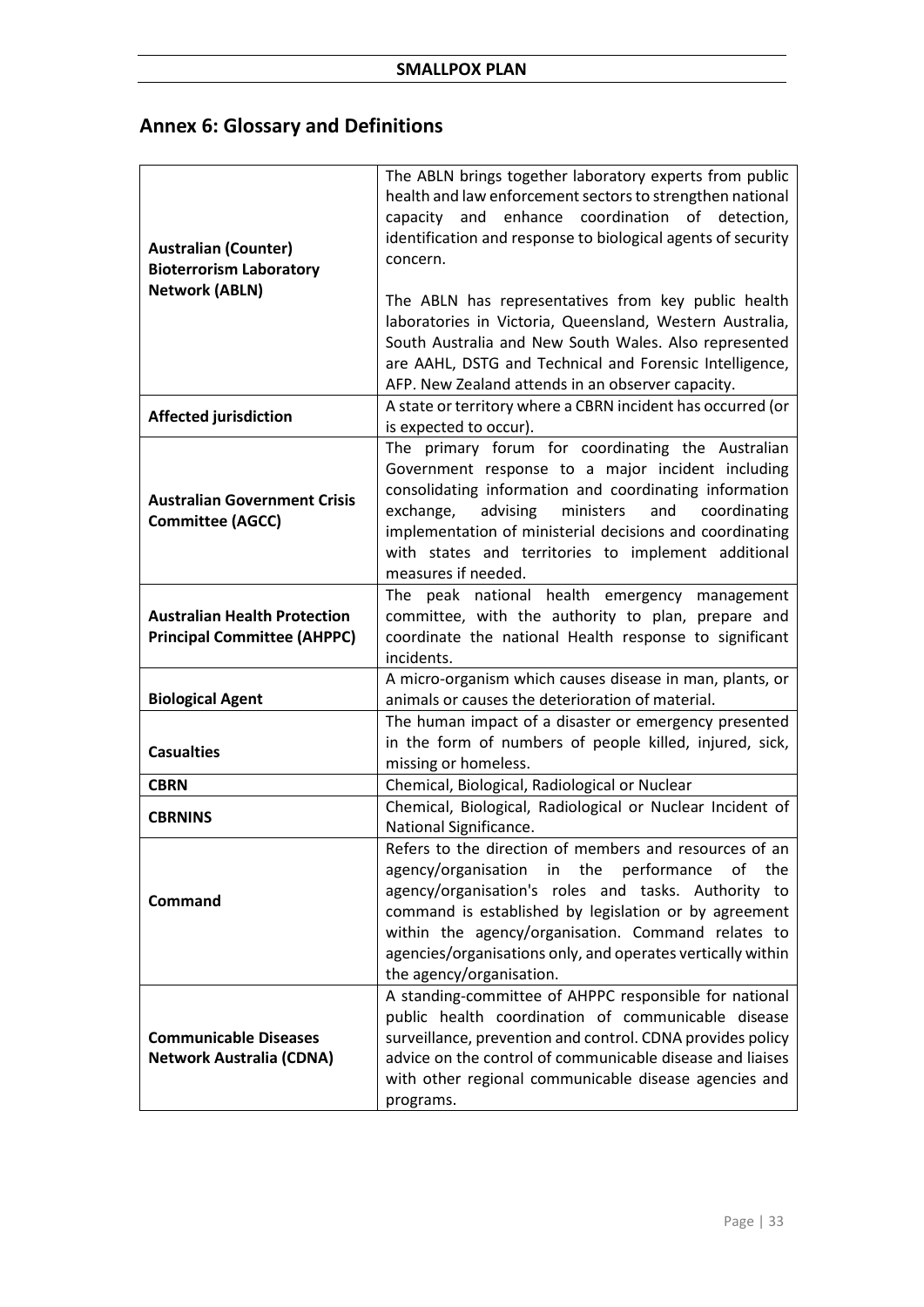| <b>Consequence Management</b>                            | Measures taken to alleviate suffering, damage, loss and<br>hardship, protect public health and safety, restore         |
|----------------------------------------------------------|------------------------------------------------------------------------------------------------------------------------|
|                                                          | essential government services and provide emergency                                                                    |
|                                                          | relief to governments, businesses and individuals affected.                                                            |
|                                                          | Refers to the overall direction of the activities, agencies or                                                         |
|                                                          | individuals concerned. Control operates horizontally<br>all<br>agencies/organisations,<br>functions<br>across<br>and   |
|                                                          | individuals. Situations or incidents are controlled.                                                                   |
| Control                                                  |                                                                                                                        |
|                                                          | The NatHealth Arrangements do not relate to the concept                                                                |
|                                                          | of control of the Australian health sector, nor are they                                                               |
|                                                          | intended to direct or replace incident management                                                                      |
|                                                          | arrangements by individual jurisdictions or<br>health<br>authorities.                                                  |
|                                                          | Coordination is the act of managing inter-dependencies                                                                 |
| Coordination                                             | activities.<br>between<br>In<br>emergency<br>management,                                                               |
|                                                          | coordination involves the bringing together of many                                                                    |
|                                                          | organisations to pursue a common goal and to share                                                                     |
|                                                          | resources, information, expertise and decision making.<br>Deliberate and immediate management for WoG                  |
|                                                          | consideration of policy, decision-making and coordination                                                              |
| <b>Crisis Management</b>                                 | and/or<br>resolution<br>for<br>the<br>prevention<br>οf                                                                 |
|                                                          | situations/incidents, in order to maintain national security                                                           |
|                                                          | and confidence in government.                                                                                          |
| <b>Emergency</b>                                         | An event, actual or imminent, which endangers or<br>threatens to endanger, life, property or the environment,          |
|                                                          | and which requires a significant or coordinated response.                                                              |
|                                                          | An emergency operations centre is established to collocate                                                             |
|                                                          | agencies working together to respond to an emergency.                                                                  |
| <b>Emergency Operations Centre</b>                       | There is usually one in overall control with response                                                                  |
|                                                          | sectors, such as health, establishing subordinate<br>operations centres to coordinate their activities.                |
| Hazard                                                   | A potential or existing condition that may cause harm to                                                               |
|                                                          | people or damage to property or the environment.                                                                       |
|                                                          | An international legal instrument binding on 194 countries<br>across the globe, including all the Member States of the |
|                                                          | WHO. The aim is to help the international community                                                                    |
| <b>International Health</b><br><b>Regulations (IHRs)</b> | prevent and respond to acute public health risks that have                                                             |
|                                                          | the potential to cross borders and threaten people                                                                     |
|                                                          | worldwide. The IHRs require countries to report certain                                                                |
|                                                          | disease outbreaks and public health events to the WHO.<br>The primary forum for coordinating a WoG response to an      |
|                                                          | incident of national significance including consolidation of                                                           |
| <b>National Crisis Committee</b><br>(NCC)                | information and coordination of information exchange,                                                                  |
|                                                          | advice to ministers and coordination of ministerial                                                                    |
|                                                          | decisions across the Australian, state and territory                                                                   |
|                                                          | governments.                                                                                                           |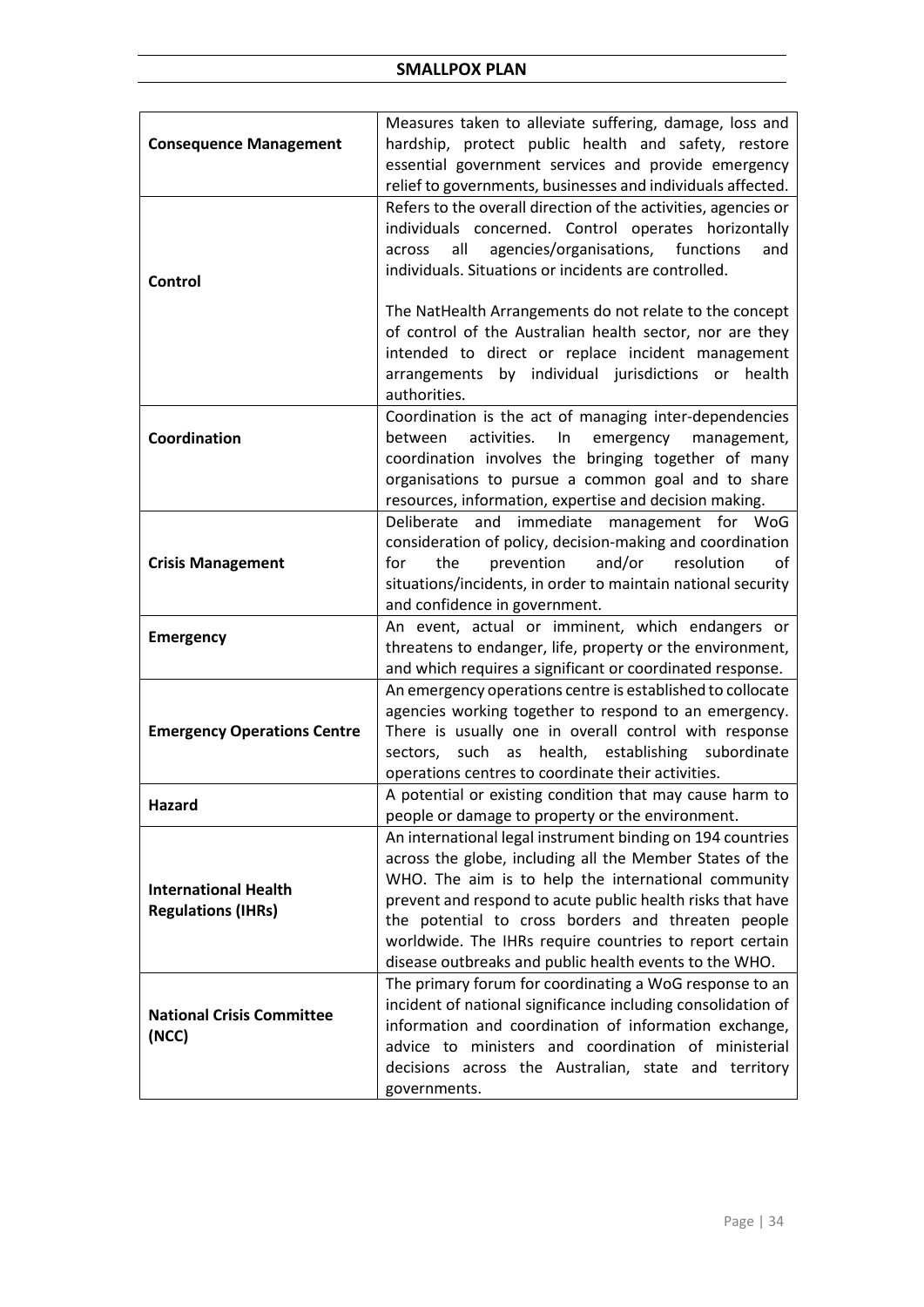|                                                                                         | The principle response document of the AHPPC that                 |
|-----------------------------------------------------------------------------------------|-------------------------------------------------------------------|
| <b>National Health Emergency</b>                                                        | authorities,<br>outlines<br>the<br>strategic<br>responsibilities, |
| <b>Response Arrangements</b>                                                            | arrangements and the mechanisms that enable a                     |
| (NatHealth Arrangements)                                                                | coordinated<br>national health<br>sector<br>response<br>to        |
|                                                                                         | emergencies of national consequence.                              |
|                                                                                         | An operational response capability located within Health.         |
|                                                                                         | The NIR acts a conduit for national coordination of               |
|                                                                                         | response and recovery operations within Health and                |
| <b>National Incident Room (NIR)</b>                                                     |                                                                   |
|                                                                                         | between state and territory health authorities, other             |
|                                                                                         | Australian Government operations centres and the                  |
|                                                                                         | international Health community.                                   |
|                                                                                         | Arrangements to ensure that, should an emergency occur,           |
|                                                                                         | all those resources and services which are needed to cope         |
|                                                                                         | with the effects can be efficiently mobilised and deployed.       |
|                                                                                         | In relation to an emergency, includes arrangements or             |
| <b>Preparedness</b>                                                                     | plans to deal with an emergency or the effects of an              |
|                                                                                         | emergency. This may include establishing the plans,               |
|                                                                                         | training, exercises, and resources necessary to achieve           |
|                                                                                         | readiness for all hazards.                                        |
|                                                                                         | Measures to eliminate or reduce the incidence or severity         |
|                                                                                         | of emergencies by preventing events from occurring or,            |
| <b>Prevention</b>                                                                       | where this is not possible, by putting in place                   |
|                                                                                         | arrangements to mitigate their effects.                           |
|                                                                                         |                                                                   |
|                                                                                         | A standing-committee of AHPPC. A collaborative group of           |
|                                                                                         | laboratories which have expertise and provide services in         |
| <b>Public Health Laboratory</b>                                                         | microbiology, including<br>health<br>public<br>veterinary         |
| <b>Network (PHLN)</b>                                                                   | microbiology with a human health impact. PHLN develops            |
|                                                                                         | nationally consistent guidelines for the laboratory based         |
|                                                                                         | detection and monitoring of notifiable infectious diseases.       |
|                                                                                         | In relation to an emergency, the coordinated process of           |
| <b>Recovery</b>                                                                         | supporting affected communities in reconstruction of the          |
|                                                                                         | physical infrastructure and restoration of emotional,             |
|                                                                                         | social, economic and physical wellbeing.                          |
|                                                                                         | The SSBA Regulatory Scheme is administered by Health.             |
|                                                                                         | The Scheme aims to limit opportunities for acts of                |
| <b>Security Sensitive Biological</b><br><b>Agent (SSBA) Regulatory</b><br><b>Scheme</b> | bioterrorism or bio-crime to occur using harmful biological       |
|                                                                                         | agents. It also provides standards for the handling and           |
|                                                                                         | transport of samples from affected animals or persons.            |
|                                                                                         | The Scheme builds on Australia's obligations under the            |
|                                                                                         | Biological and Toxins Weapons Convention and UN                   |
|                                                                                         | Security Council Resolution 1540.                                 |